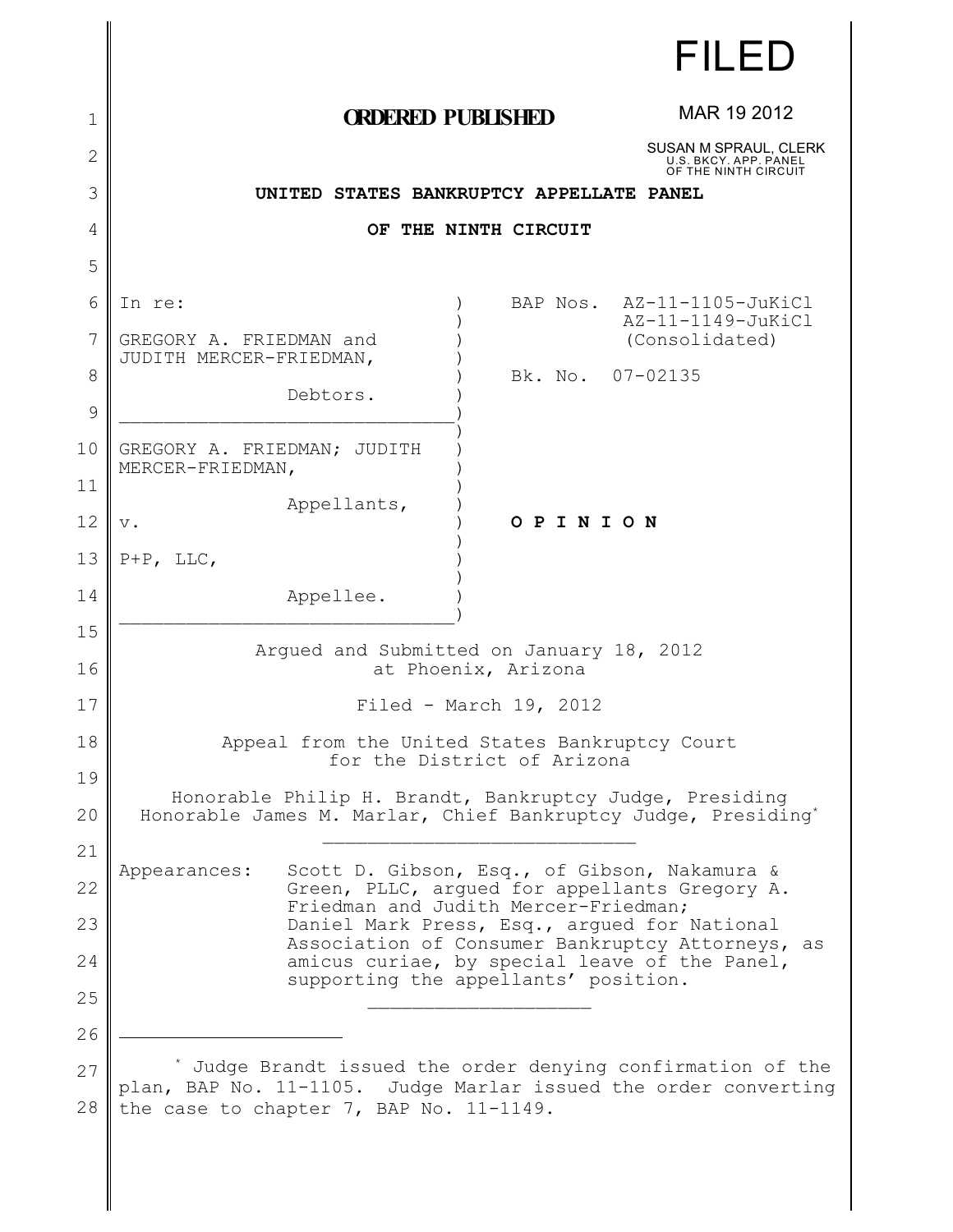1 2 Before: JURY, KIRSCHER, and CLARKSON,  $*$  Bankruptcy Judges. CLARKSON, Bankruptcy Judge:

4 5 6 7 8 Chapter 11 debtors, Gregory Friedman ("Gregory") and Judith Mercer-Friedman ("Judith") (collectively, the "Friedmans" or "Debtors"), appeal the bankruptcy court's orders denying confirmation of their second amended plan (BAP No. 11-1105) and converting their case to chapter 7 (BAP No. 11-1149).

9 10 11 12 13 14 15 16 17 18 19 20 21 22 These consolidated appeals raise the issue whether the absolute priority rule embodied in  $\frac{129}{b}$ (b)(2)(B)(ii)<sup>1</sup> applies to individual chapter 11 debtors. We granted leave to the National Association of Consumer Bankruptcy Attorneys ("NACBA") to file an amicus brief in support of Debtors' position that the rule does not apply to them. Both the Appellants and the NACBA participated in the oral arguments before us. No party has participated as an appellee in this appeal. For the reasons stated, we hold that the absolute priority rule does not apply in individual debtor chapter 11 cases and REVERSE the bankruptcy court's order denying confirmation of their second amended plan (BAP No. 11-1105). We also REVERSE the bankruptcy court's order converting the Debtors' chapter 11 case to chapter 7 (BAP No. 11-1149). We REMAND these matters to the bankruptcy court for

23 24

25

3

\*\* Hon. Scott C. Clarkson, Bankruptcy Judge for the Central District of California, sitting by designation.

26 27 28  $1$  Unless otherwise indicated, all chapter and section references are to the Bankruptcy Code, 11 U.S.C. §§ 101-1532. "Rule" references are to the Federal Rules of Bankruptcy Procedure and "Civil Rule" references are to the Federal Rules of Civil Procedure.

 $-2-$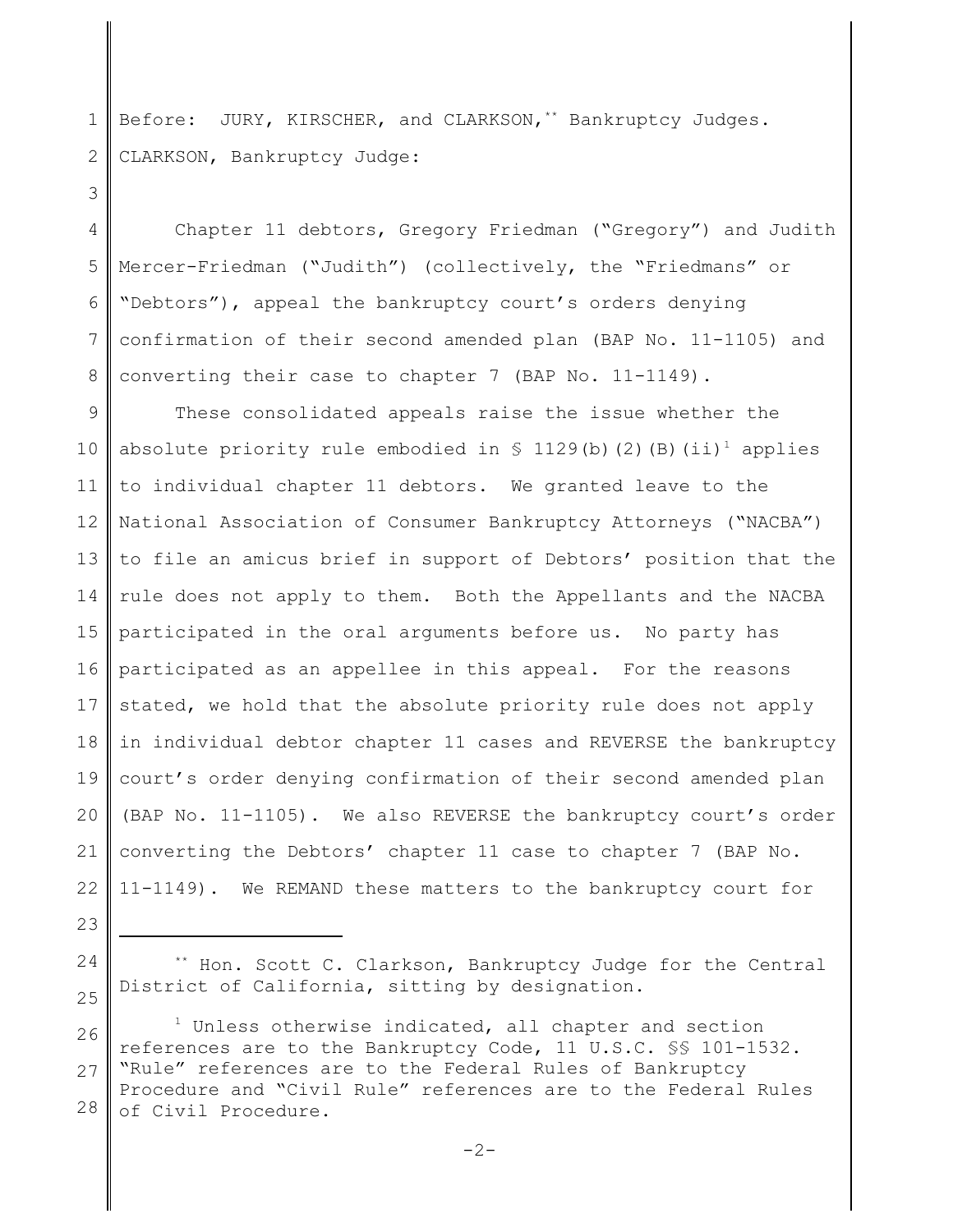1 further action consistent with this opinion.

#### **I. FACTS**<sup>2</sup>

3 4 5 6 7 8 9 10 The Friedmans are technology entrepreneurs who founded and operated several internet-related businesses. Several of those businesses suffered financial difficulties and had filed for protection under chapter 11 of the United States Bankruptcy Code. Eventually, however, those businesses were unable to reorganize and their bankruptcy cases were dismissed, leaving the Friedmans with significant tax liabilities and unpaid secured and unsecured business debts.

11

21

2

#### **A. The Prior Corporations' Bankruptcy Events**

12 13 14 15 16 17 18 19 20 The Friedmans founded Netbeam, Inc. ("Netbeam"), a company that provided high speed wireless internet services to customers in Summit County, Colorado. On July 10, 2001, Netbeam filed a voluntary petition for chapter 11 relief in the Colorado bankruptcy court (Bankruptcy Case No. 01-19986). Two days prior to Netbeam's filing, the Friedmans formed Peak Speed Communications, Inc. ("Peak"). Ten days after Netbeam's filing, the Friedmans, as officers of Peak, entered into an Operating and Merger Agreement between Netbeam and Peak. Although this

22 23 24 25 26 27 28  $2$  Debtors' record on appeal is far from complete. In their brief, they cite to docket numbers of pleadings filed in the bankruptcy court, but do not provide us with citations to any particular page number or lines in the pleadings in violation of Rule  $8010(a)(1)(D)$ . As a result, we were left to search the pleadings cited for the relevant facts and procedural background of this case. We take judicial notice of the relevant pleadings which were docketed and imaged in Debtors' underlying bankruptcy case as well as those filed in Debtors' business bankruptcy cases in the District of Colorado (Bankruptcy Nos. 01-19986 and 04-19246). Atwood v. Chase Manhattan Mortg. Co. (In re Atwood), 293 B.R. 227, 233 n.9 (9th Cir. BAP 2003).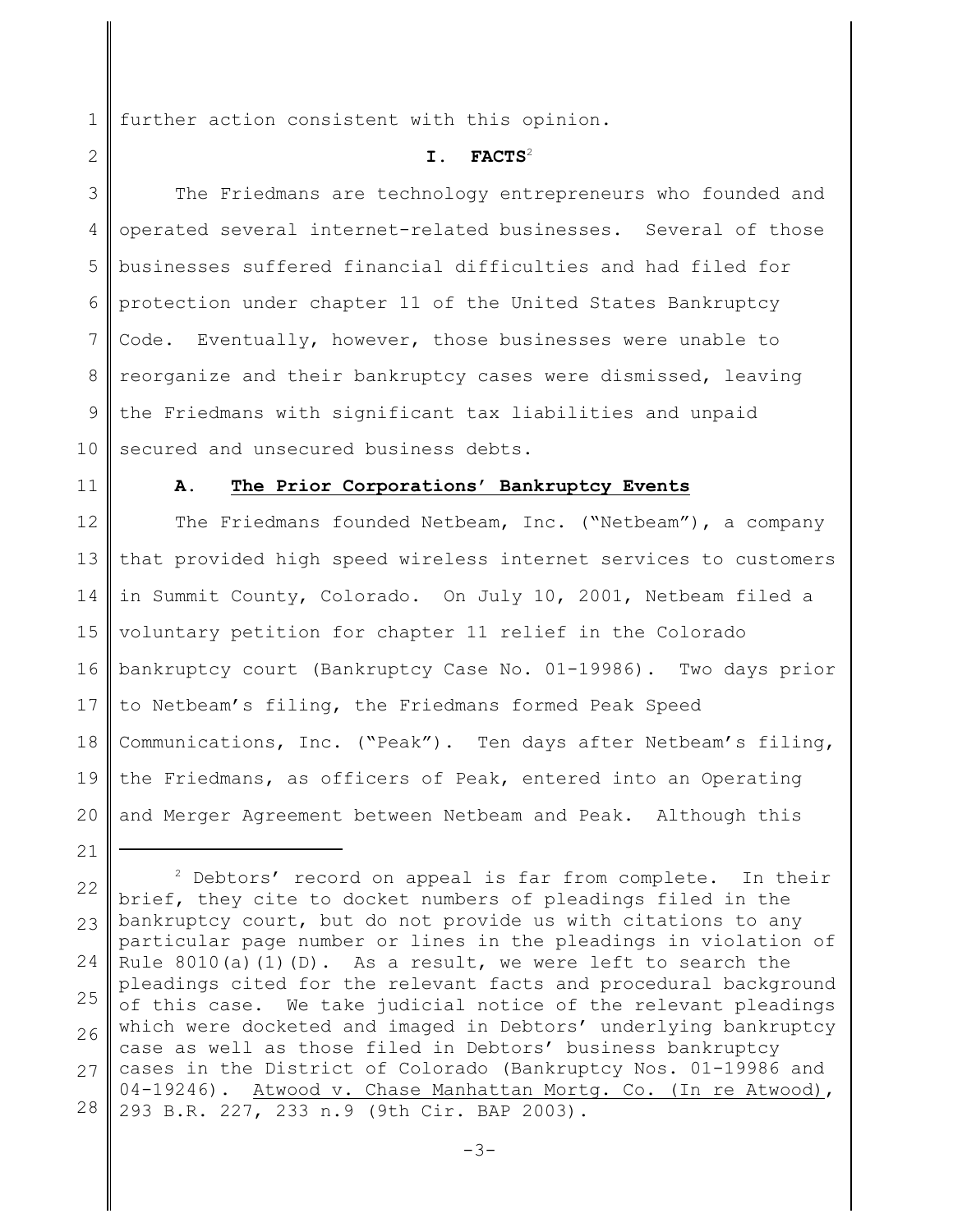1 2 3 agreement was not disclosed to the bankruptcy court, the Friedmans implemented its terms. At some point, the undisclosed agreement surfaced and an examiner was appointed.

4 5 6 7 8 9 10 11 12 Netbeam eventually confirmed a plan which effectively merged Netbeam and Peak. In accordance with the confirmed plan, Peak, the successor, closed a loan from First United Bank (the "Bank") in the approximate amount of \$600,000. P+P, LLC ("P+P") pledged \$200,000 to guarantee the loan. The loan was secured by all of Peak's assets and a second deed of trust on the Friedman's real property located in Breckenridge, Colorado ("the Breckenridge Property"), which they used as a rental property and a part-time residence.

13 14 15 16 17 During Netbeam's bankruptcy, significant amounts of employment taxes went unpaid. Eventually, Netbeam ceased making its quarterly payments to the U.S. Trustee and was unable to make other payments required under the plan. On August 22, 2006, the bankruptcy court dismissed Netbeam's case.

18 19 20 21 22 23 24 25 A few years earlier, on May 3, 2004, Peak filed a chapter 11 petition in the Colorado bankruptcy court (Bankruptcy Case No. 04-19246). During the course of Peak's bankruptcy, P+P purchased the Bank's loan to Peak. In the process, P+P stepped into the Bank's shoes with respect to the Bank's security interest in virtually all of Peak's assets and the second deed of trust on the Breckenridge Property. P+P then acquired and later sold Peak's assets.

26 27 28 In 2007, P+P commenced an action in the Colorado state court against the Friedmans, seeking a declaration that it had a valid lien on the Breckenridge Property and the right to

 $-4-$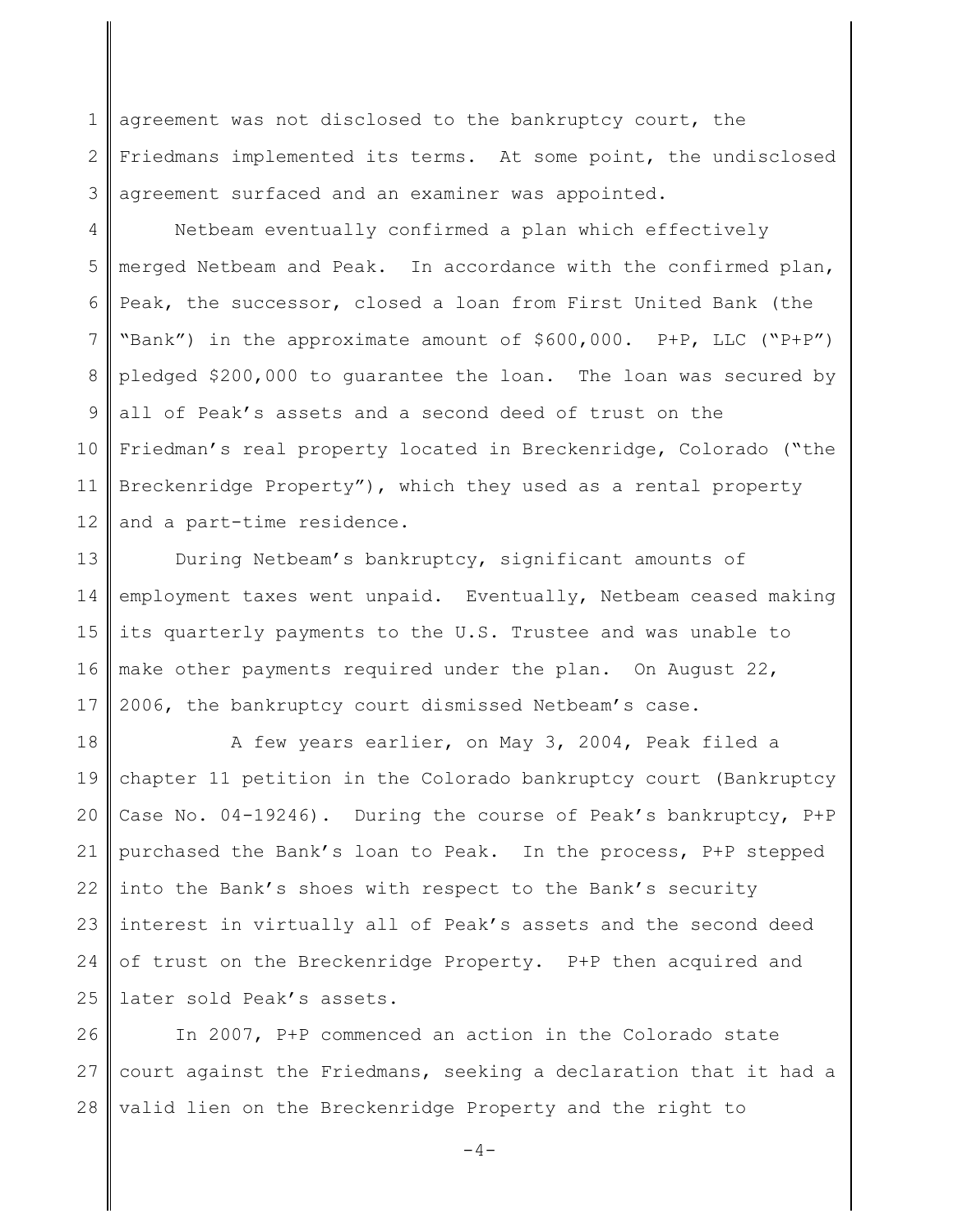1 2 3 foreclose. The state court entered a default judgment in favor of P+P which began foreclosure proceedings on the Breckenridge Property.

4

## **B. The Friedmans' Bankruptcy Events**

5 6 7 8 9 10 11 12 13 On October 27, 2007, the Friedmans filed their chapter 11 petition in the Arizona bankruptcy court, thus staying the foreclosure.<sup>3</sup> Their Schedule A valued the Breckenridge Property at \$750,000 and Schedule D showed the property was overencumbered with three liens. Washington Mutual Home Loans ("Washington Mutual") had a first lien in the amount of \$578,000. P+P had a second lien in the amount of \$556,000. Finally, a painting company held a third lien in the amount of \$2,500.

14 15 16 17 18 19 20 21 22 23 24 25 Debtors' Amended Schedule B showed personal property consisting of household goods and vehicles. It also showed that Debtors (1) were the sole members in AZCI NET, LLC ("AZCI"), a wireless internet service provider located in Arizona City, Arizona; (2) owned 100% of the stock of Blue River Networks, Inc. ("Blue River"), a technology and management consulting and support company located in Arizona City, Arizona; (3) were partners in a family trust named JGF Family LLP, the purposes of which were resort rental management services and family trust; and (4) held stock or had an interest in Peak, a wireless broadband engineering company located in Breckenridge, Colorado. Debtors assigned a zero value to their interests in all these

26 27

<sup>28</sup>  $3$  At the time of Debtors' filing, their primary residence was in Arizona.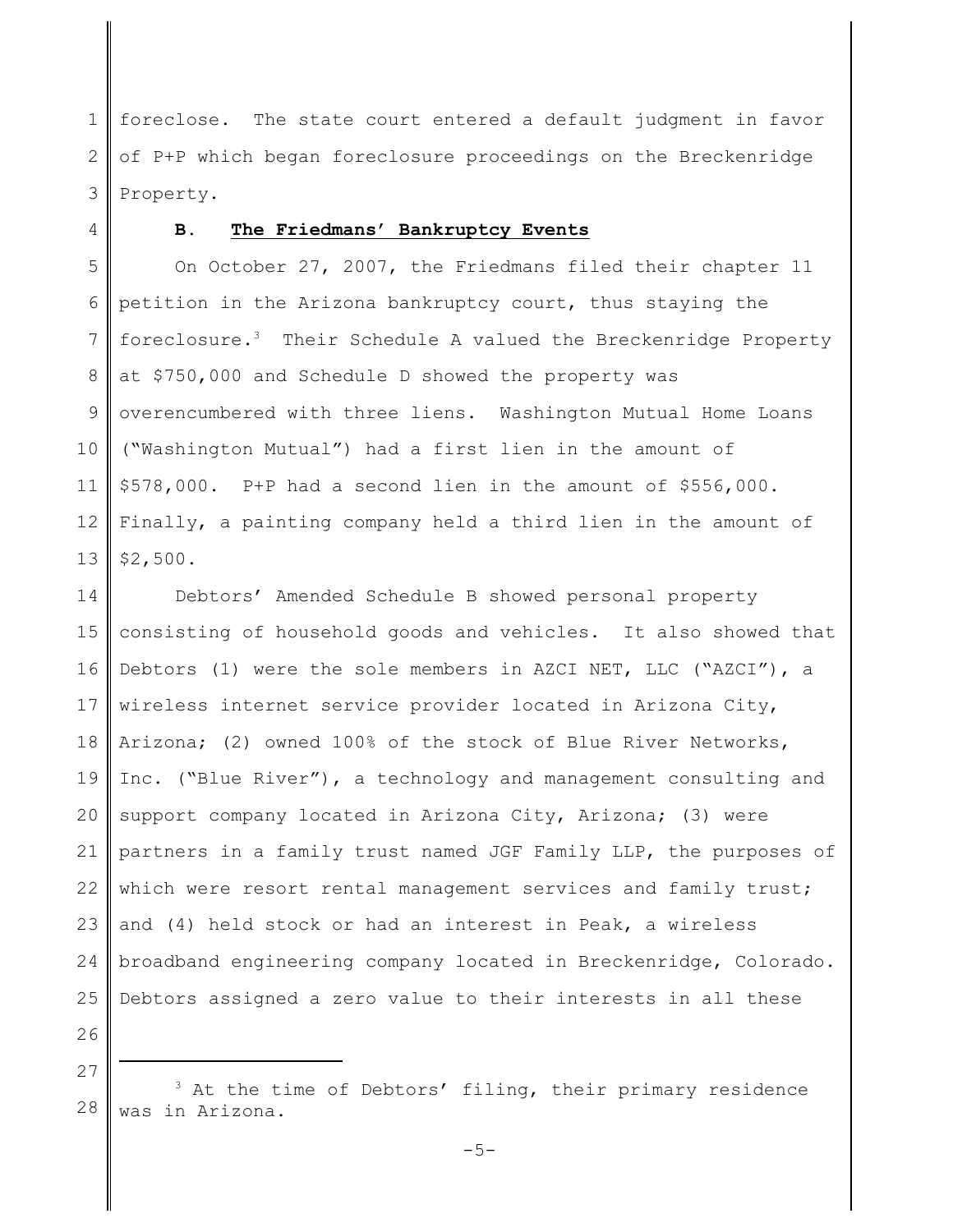1 entities.

2 3 4 5 6 7 8 Schedule E showed priority unsecured debt consisting of substantial amounts owed to the Colorado Department of Revenue and the Internal Revenue Service for employment taxes by Netbeam or Peak, and for personal income taxes. Schedule F showed debt owed on equipment leases and vehicles for Netbeam. Those amounts, along with credit card and other miscellaneous unsecured debt, totaled \$359,000.

9 10 11 12 13 14 15 16 17 18 Finally, Debtors' Amended Schedule I showed combined average monthly income as \$15,094. Of that amount, \$9,000 was attributed to income from their businesses and \$3,000 was attributed to income from rentals on the Breckenridge Property. Amended Schedule I also reflected that both debtors were collecting social security income and Gregory was receiving a pension from IBM of \$594 a month. Amended Schedule J showed average monthly expenses of \$13,698, which included \$6,730.18 towards the debt on the Breckenridge Property. Debtors' monthly net income was reflected at \$1,395.84.

19 20 21 P+P immediately moved for relief from stay on the Breckenridge Property. Washington Mutual later filed a similar motion.

22

#### **C. Debtors' Initial Plan**

23 24 25 26 Debtors' initial plan provided for, among other things, payments to satisfy their mortgage and other debt related to the Breckenridge Property, with the exception of the claims of P+P. Debtors stated their belief that they had paid P+P in full.<sup>4</sup>

- 27
- 

 $28$   $\parallel$   $4$  Debtors were also seeking to set aside P+P's default (continued...)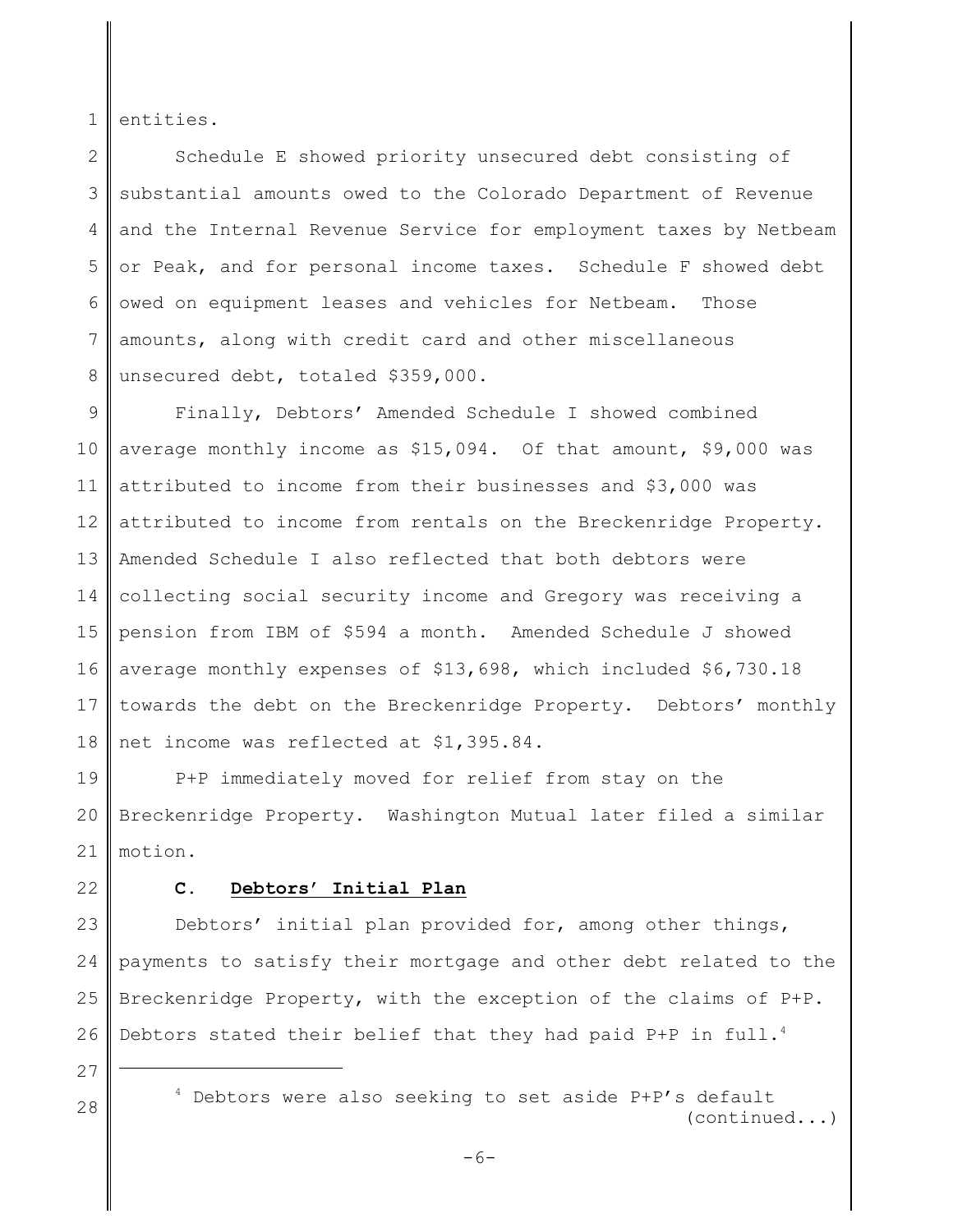1 Under the heading "Implemention of the Plan", the plan provided:

Upon confirmation, all of the assets of the Debtors' estate shall be vested in the Debtors and the Debtors shall continue to work in their consulting and business management company. Debtors shall pay all expenses of their personal life, including taxes and insurance costs, on a current basis. The Debtors' disposable income shall be deposited into the Plan Fund and distributed as provided herein.

6

2

3

4

5

7

24

#### **D. Debtors' First Amended Plan**

8 9 10 11 12 13 14 After a status conference on this plan, Debtors filed a first amended plan which provided for P+P's claim in the event the state court default judgment against them was upheld. The plan also provided that to the extent P+P's claim was unsecured, its claim would be paid pro rata with the other general unsecured claims. Debtors proposed to pay \$634 per month to unsecured creditors.<sup>5</sup>

15 16 17 18 19 20 21 22 23 Before any hearing took place on Debtors' first amended plan, the bankruptcy court granted P+P's motion for relief from stay on the Breckenridge Property by order entered on September 12, 2008. The bankruptcy court later granted Washington Mutual's relief from stay motion on the Breckenridge Property by order entered on April 9, 2009. Eventually, Washington Mutual foreclosed on the Breckenridge Property. Due to the collapse of the real estate market, P+P's secured claim against the Breckenridge property became entirely unsecured.

25 26  $4$  (...continued) judgment against them in the state court.

27 28  $5$  From our review of the docket, it does not appear that a hearing on this plan ever took place. Presumably, this plan was withdrawn when Debtors filed their second amended plan.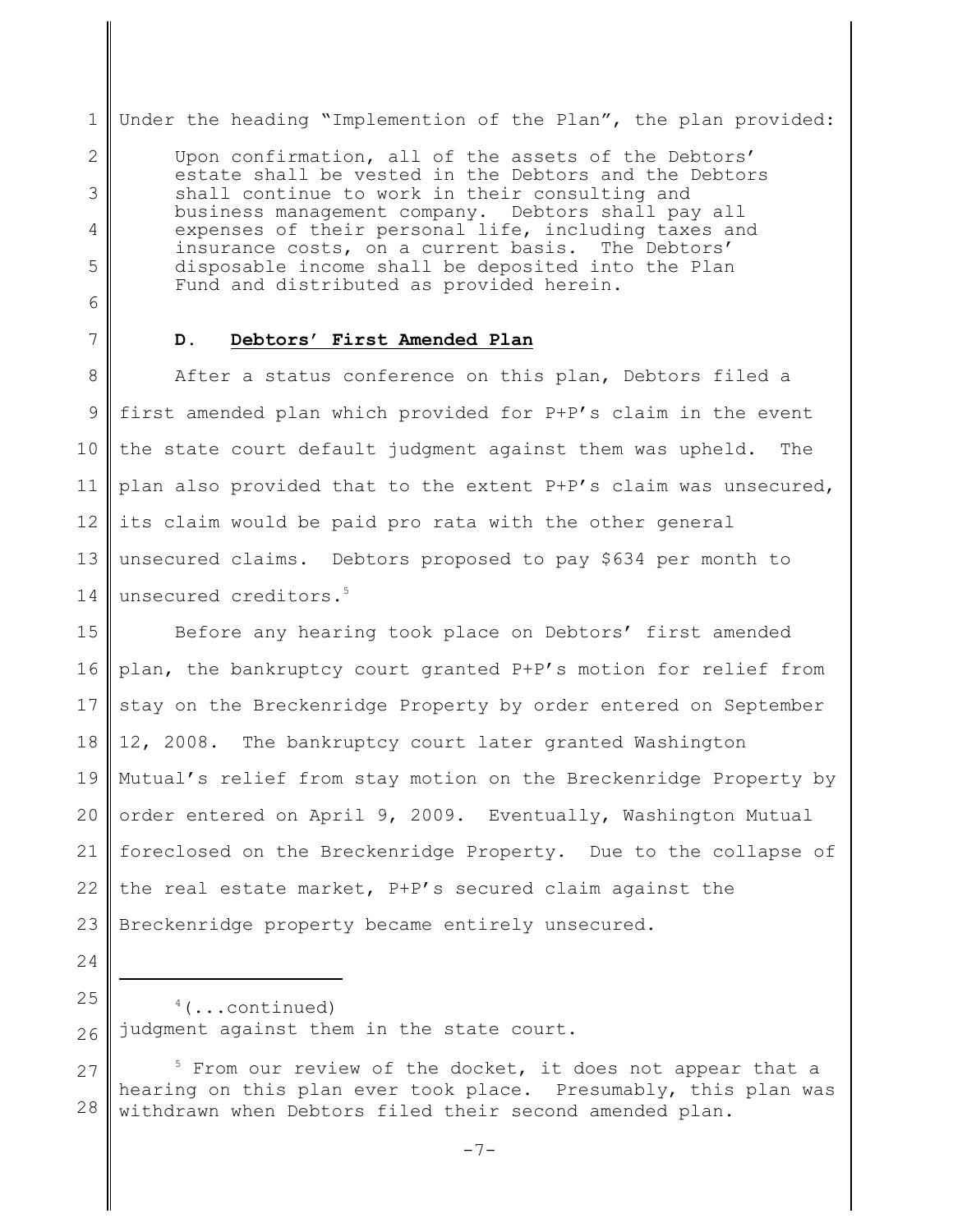1

#### **E. Debtors' Second Amended Plan**

2 3 4 5 6 7 8 9 10 11 12 In early February 2010, Debtors filed their second amended plan. For confirmation purposes, this plan only needed to address the priority and secured claims of the taxing authorities and Debtors' general unsecured claims, including the claims of P+P.<sup>6</sup> Debtors' proposed statement of implementation of the plan remained the same; i.e., upon confirmation, their assets, including their equity interests in their businesses, would revest in Debtors and they would continue to work and contribute all their disposable income to the plan. The proposed payment of \$634 a month to unsecured creditors was not altered.

13 14 15 16 17 According to Debtors' second amended disclosure statement, their combined monthly income went from \$15,094 to \$6,297. The \$6,297 figure consisted of \$2,000 income from Debtors' businesses with the remaining amounts attributed to Gregory's IBM pension and Debtors' combined social security income.

18 19 20 21 P+P, Debtors' largest unsecured creditor, voted against the second amended plan and filed an objection<sup>7</sup> on the grounds that it (1) violated the absolute priority rule because Debtors' plan left their ownership interests in "valuable" property untouched

- 22
- 23

27

28  $7$  The Internal Revenue Service and the U.S. Trustee also objected to the second amended plan on various grounds.

<sup>24</sup> 25 26 <sup>6</sup> Debtors' second amended plan separately classified Washington Mutual's secured claim against the Breckenridge Property in Class 3 and provided for P+P's secured claim against the Breckenridge Property in Class 5. Most likely, Washington Mutual foreclosed on the property after Debtors had filed this latest version of their plan.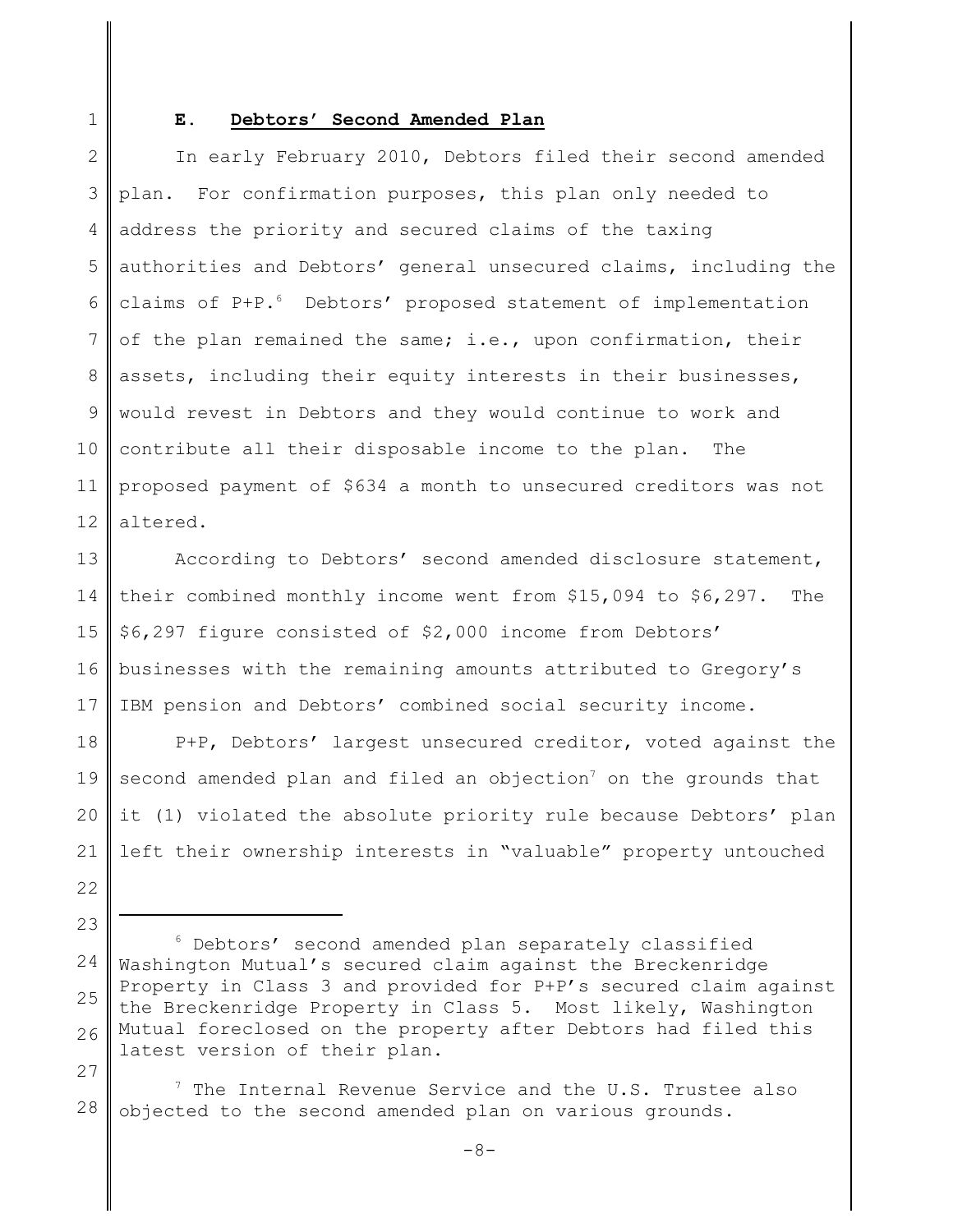1 2 3 4 5 6 7 while paying unsecured creditors only \$634 a month; (2) violated the best interests of creditors' test under  $\S$  1129(a)(7) because Debtors had not properly disclosed the value of their business interests in AZCI and Blue River; and (3) was filed in bad faith. In connection with its objection, P+P offered the opinion of an expert that ACZI had a value of \$605,000 to \$662,500 as of the date of the petition.<sup>8</sup>

8

16

19

20

21

22

23

24

### **F. The Debtor's Modification to their Second Amended Plan**

9 10 11 12 On June 3, 2010, Debtors filed a modification to their second amended plan. The modification increased the payments to unsecured creditors on a monthly basis following the effective date, based on anticipated growth in Debtors' business ventures.

13 14 15 The bankruptcy court conducted a hearing on Debtors' second amended plan and only addressed the applicability of the absolute priority rule found in  $S$  1129(b)(2)(B)(ii). The

17 18  $8$  P+P's objection also implicated  $\$$  1129(a)(15) because it complained that Debtors' expenses were unreasonable. Section 1129(a)(15) states:

In a case in which the debtor is an individual and in which the holder of an allowed unsecured claim objects to the confirmation of the plan--

(A) the value, as of the effective date of the plan, of the property to be distributed under the plan on account of such claim is not less than the amount of such claim; or

25 26 27 28 (B) the value of the property to be distributed under the plan is not less than the projected disposable income of the debtor (as defined in  $\S$  1325(b)(2)) to be received during the 5-year period beginning on the date that the first payment is due under the plan, or during the period for which the plan provides payments, whichever is longer.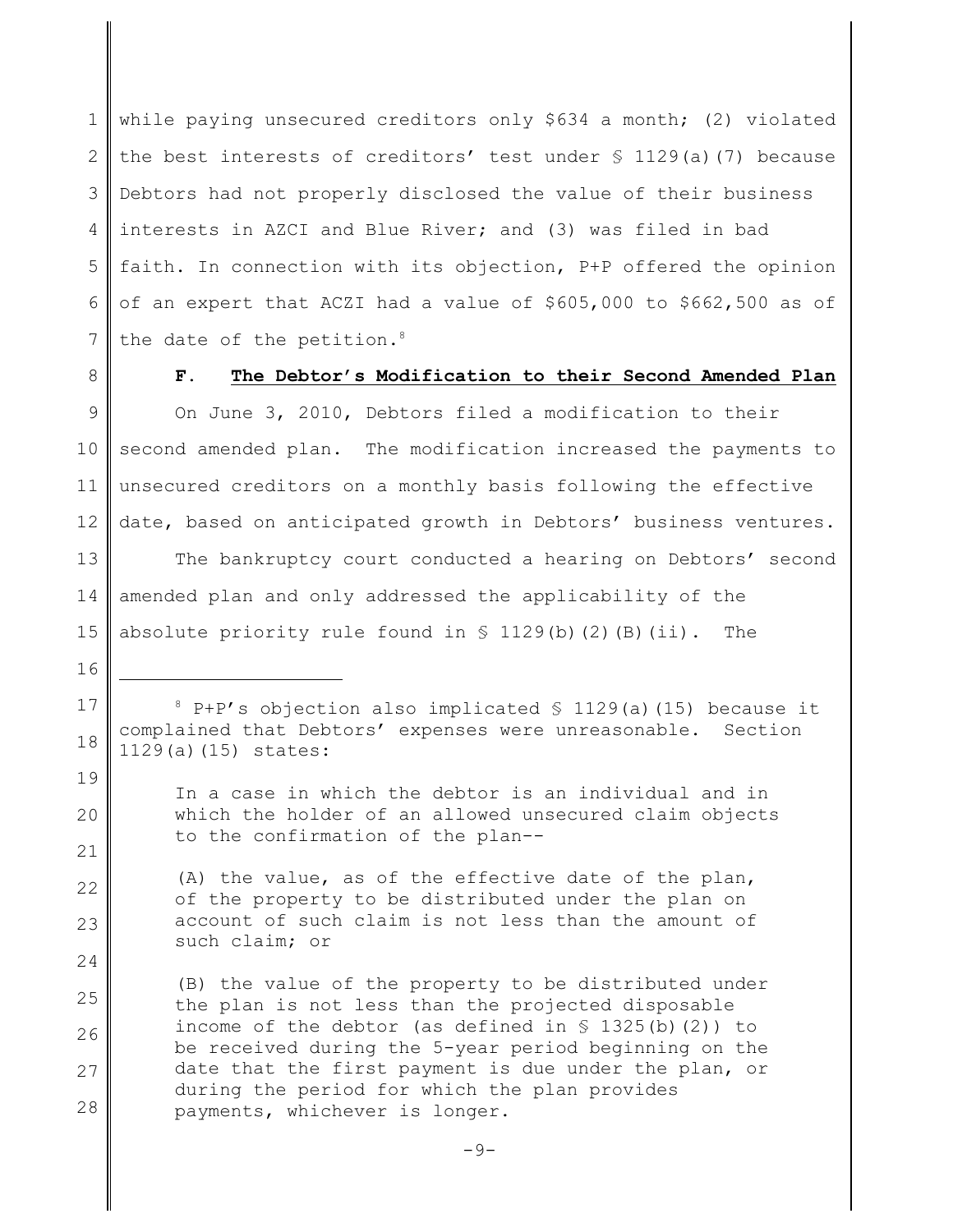1 2 3 4 5 6 7 bankruptcy court, recognizing the split of authority throughout the nation, concluded that the absolute priority rule applied to individual chapter 11 plans. On February 17, 2011, the bankruptcy court entered the order denying confirmation of Debtors' second amended plan. In the order, Debtors were instructed to filed a third amended plan and disclosure statement by March 1, 2011.

8 9 10 11 12 13 14 15 16 17 18 19 Debtors did not further amend their plan. Instead, they filed an appeal of the order denying confirmation of their second amended plan. On March 7, 2011, the bankruptcy court conducted a show cause hearing as to why Debtors' case should not be dismissed or converted. The court issued a Memorandum Decision and converted the case to chapter 7, finding that (1) Debtors failed to comply with an order of the court, (2) there was an absence of a reasonable likelihood of rehabilitation, and (3) Debtors failed to file a disclosure statement, or file or confirm a plan within the time fixed by order of the court,  $\frac{112(b)(4)(J)}{J}$ . The bankruptcy court entered the order converting Debtors' case on March 11, 2011.<sup>9</sup>

20 21 22 23 Debtors moved for a stay pending appeal. On March 29, 2011, the bankruptcy court granted the motion in a Memorandum Decision, staying the proceedings pending the adjudication of this appeal. The bankruptcy court again recognized the split of

25 26 27 28  $9$  When the bankruptcy court converted Debtors' case, the order denying confirmation of their second amended plan became a final order. See Giesbrecht v. Fitzgerald (In re Giesbrecht), 429 B.R. 682, 687 (9th Cir. BAP 2010); see also Rosson v. Fitzgerald (In re Rosson), 545 F.3d 764, 770 (9th Cir. 2008) (order converting case from chapter 13 to chapter 7 is a final order).

24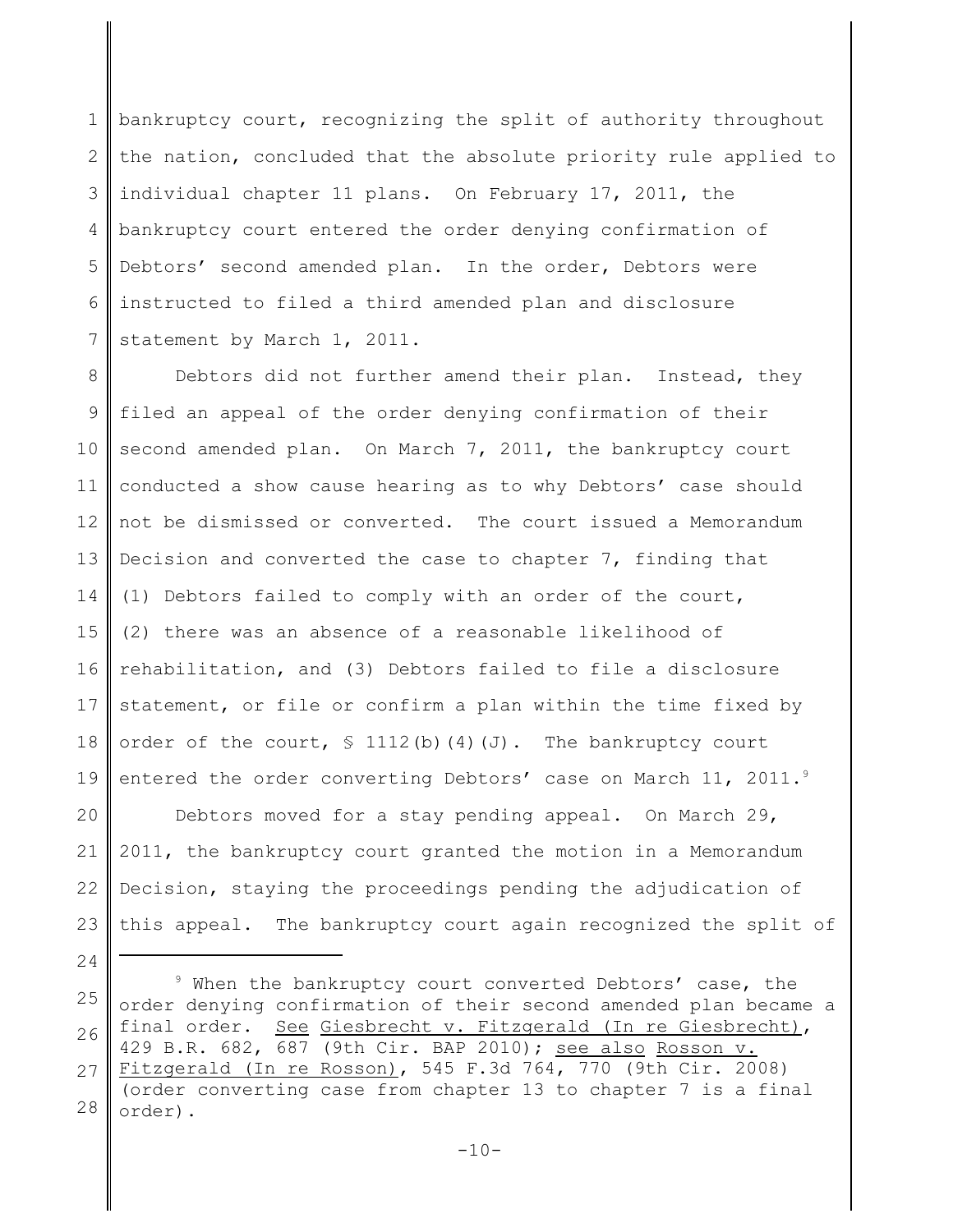1 2 3 4 5 6 7 8 9 10 11 12 13 14 15 authority on the issue of whether the absolute priority rule applied to individual chapter 11 debtors and, therefore, found Debtors had a chance of success on appeal. In addition, the bankruptcy court found that Debtors would suffer irreparable injury if no stay was granted because their businesses could be sold in chapter 7, leaving them without the ability to earn a living. The bankruptcy court also found that the harm to the IRS and P+P was merely delay. Finally, the bankruptcy court stated that as a policy question, the public interest would be advanced by obtaining a ruling from this Panel on the applicability of the absolute priority rule in an individual chapter 11 case. The bankruptcy court entered the order staying the conversion of Debtors' case on March 29, 2011. Despite the stay, Debtors received their chapter 7 discharge on September 22, 2011.<sup>10</sup>

16

20

21

22

23

#### **II. JURISDICTION**

17 18 19 The bankruptcy court had jurisdiction over this proceeding under 28 U.S.C.  $\frac{1}{5}$  1334 and 157(b)(2)(L). We have jurisdiction under 28 U.S.C. § 158.

#### **III. ISSUE**

Does the absolute priority rule in  $\frac{1}{2}$  (b)(2)(B)(ii)

<sup>24</sup> 25 26 27 28  $10$  The order simply stated: "IT IS ORDERED GRANTING the Appellants' Motion for Stay Pending Appeal, IT IS FURTHER ORDERED STAYING the Chapter 7 Conversion Order of this Court Dated February 17 and March 10, 2011." It is possible that the court and the parties contemplated that the chapter 7 would proceed with respect to Debtors and their discharge, but that the liquidation of their estate was stayed until this appeal concludes.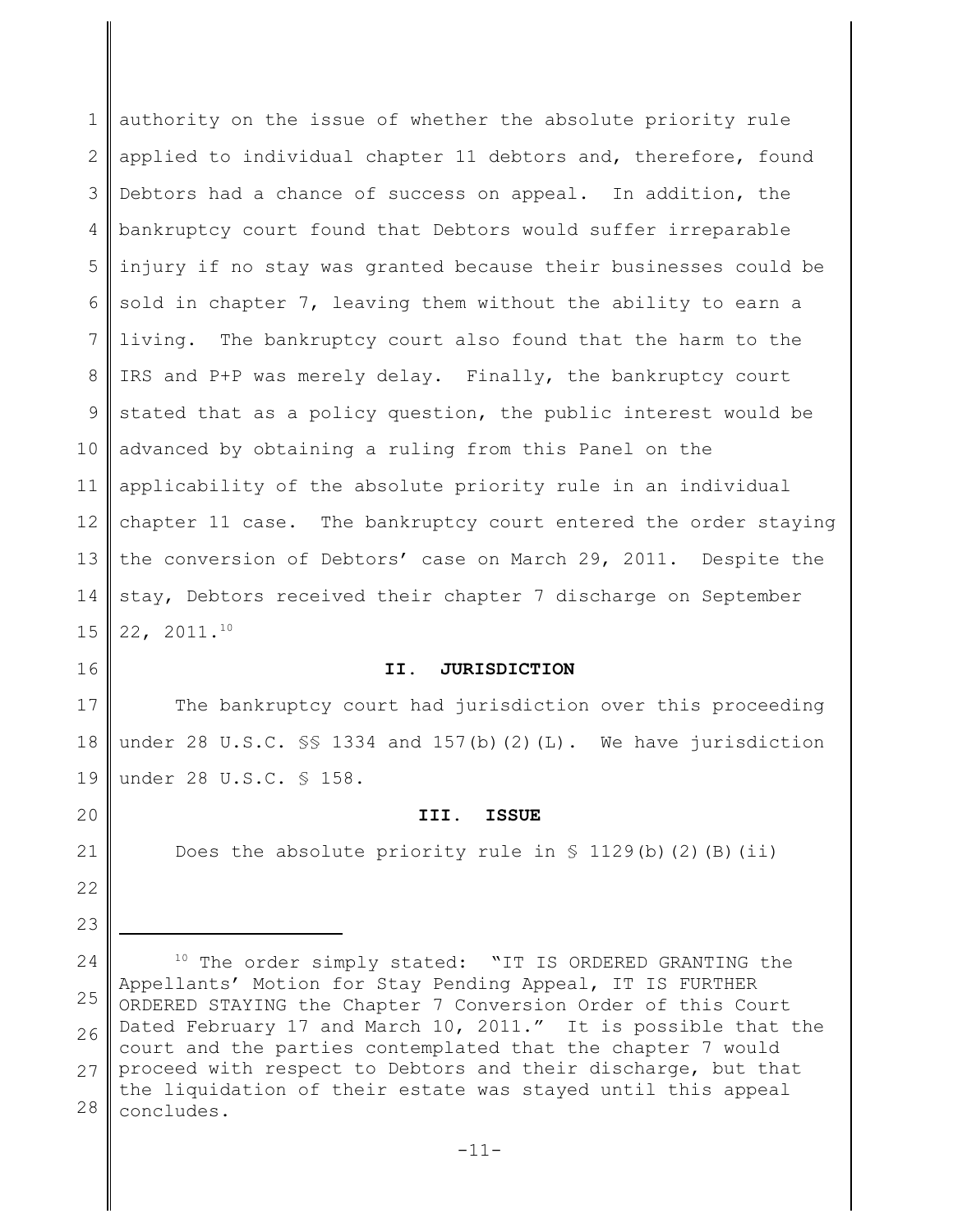1 apply to chapter 11 debtors who are individuals? $11$ 

# 2

#### **IV. STANDARD OF REVIEW**

3 4 5 6 7 8 This appeal raises a statutory interpretation question which we review de novo. AMB Prop., L.P. v. Official Creditors (In re AB Liquidating Corp.), 416 F.3d 961, 963 (9th Cir. 2005). A de novo review allows us to examine the interpretation and application of the relevant statutes independent of the bankruptcy court's determination.

### **V. DISCUSSION**

9 10

# **A. The Absolute Priority Rule**

11 12 13 14 15 16 The absolute priority rule, and issues within its realm, are significant mainstay topics for most bankruptcy practitioners and jurists of the last quarter of the 20th and early 21st centuries. Once only held closely in the hearts and minds of commercial and business reorganization counsel, since the passage of the 2005 BAPCPA $^{12}$  the absolute priority rule, as

17

18 19 20 21 22 23 24 25 26  $11$  We do not reach Debtors' second issue of whether they could avoid a strict application of the absolute priority rule by contributing "new value" into a plan of reorganization in the form of exempt assets for two reasons. First, the bankruptcy court did not make any findings on this issue. Second, it is not readily apparent from the record whether Debtors had exempt assets which were not encumbered by the IRS's liens. Thus, Debtors appear to be seeking an advisory opinion on this issue. However, we lack jurisdiction to render advisory opinions. See Kittel v. Thomas, 620 F.3d 949, 951 (9th Cir. 2010); see also Computer Task Group, Inc. v. Brotby (In re Brotby), 303 B.R. 177, 195-96 (9th Cir. BAP 2003) (noting that when bankruptcy court did not make the requisite factual findings that debtor had satisfied the new value corollary, it was unnecessary to decide if debtor, who was individual, could invoke the exception in chapter 11 case).

27 28

 $12$  The Bankruptcy Abuse Prevention and Consumer Protection (continued...)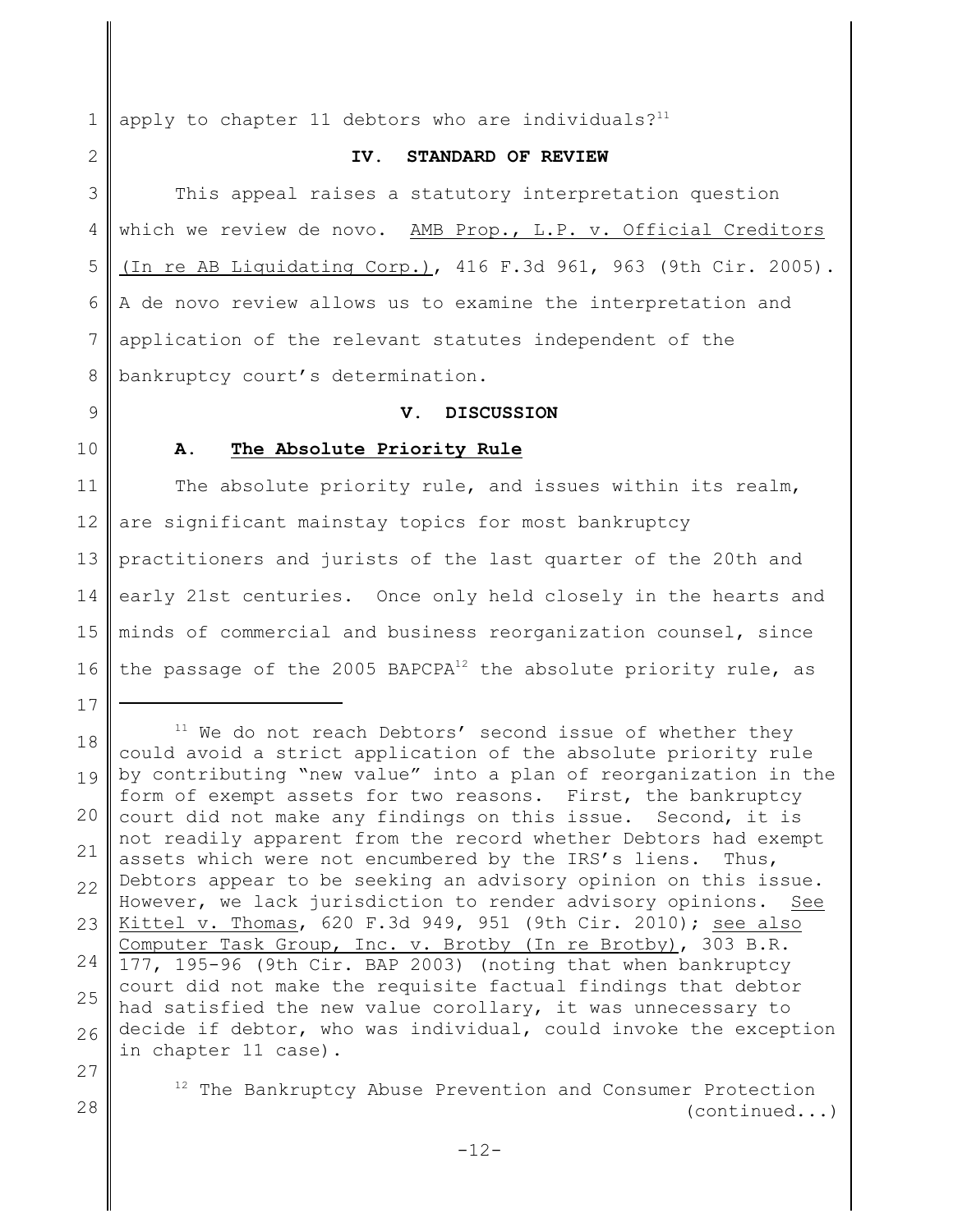1 2 amended, has now crossed over to the general consumer bankruptcy practice world.<sup>13</sup>

3 4 5 6 7 8 9 The absolute priority rule initially was a judicially created concept, arising from a series of early twentieth-century railroad cases including N. Pac. Ry. Co. v. Boyd, 228 U.S. 482, 508 (1913). The U.S. Supreme Court adopted the absolute priority rule to prevent deals between senior creditors and equity holders that would impose unfair terms on unsecured creditors.

10 11 12 13 14 15 16 17 An interesting feature of the absolute priority rule, even before enactment of the BAPCPA amendment to § 1129(b)(2)(B)(ii)<sup>14</sup>, is that the rule has never been absolute. For instance, the U.S. Supreme Court in Kansas City Terminal Ry. Co. v. Cent. Union Trust Co., 271 U.S. 445, 455 (1926), albeit in dicta, recognized that a new, substantial, and necessary contribution could allow an old equity holder to retain an interest in the reorganized debtor. This contribution was

18

19

20

 $12$  (...continued) Act of 2005, Public Law 109-8, 119 Stat. 23.

21 22 23 24 25 26  $13$  There is no doubt that the absolute priority rule was a necessary feature to be considered in individual debtors' chapter 11 plans of reorganization prior to the enactment of BAPCPA. However, Congress has not significantly increased the outer limits of eligibility for chapter 13 debtors and a combination of the present day national economic climate, the amendment to  $\frac{129(b)(2)(B)(ii)}{20(b)(2)}$  and the addition of the new § 1115 has presented consumer bankruptcy lawyers with growth opportunities in the individual debtor chapter 11 practice.

27 28  $14$  The absolute priority rule was codified at § 1129(b)(2)(B)(ii) with the enactment of the Bankruptcy Code in 1978.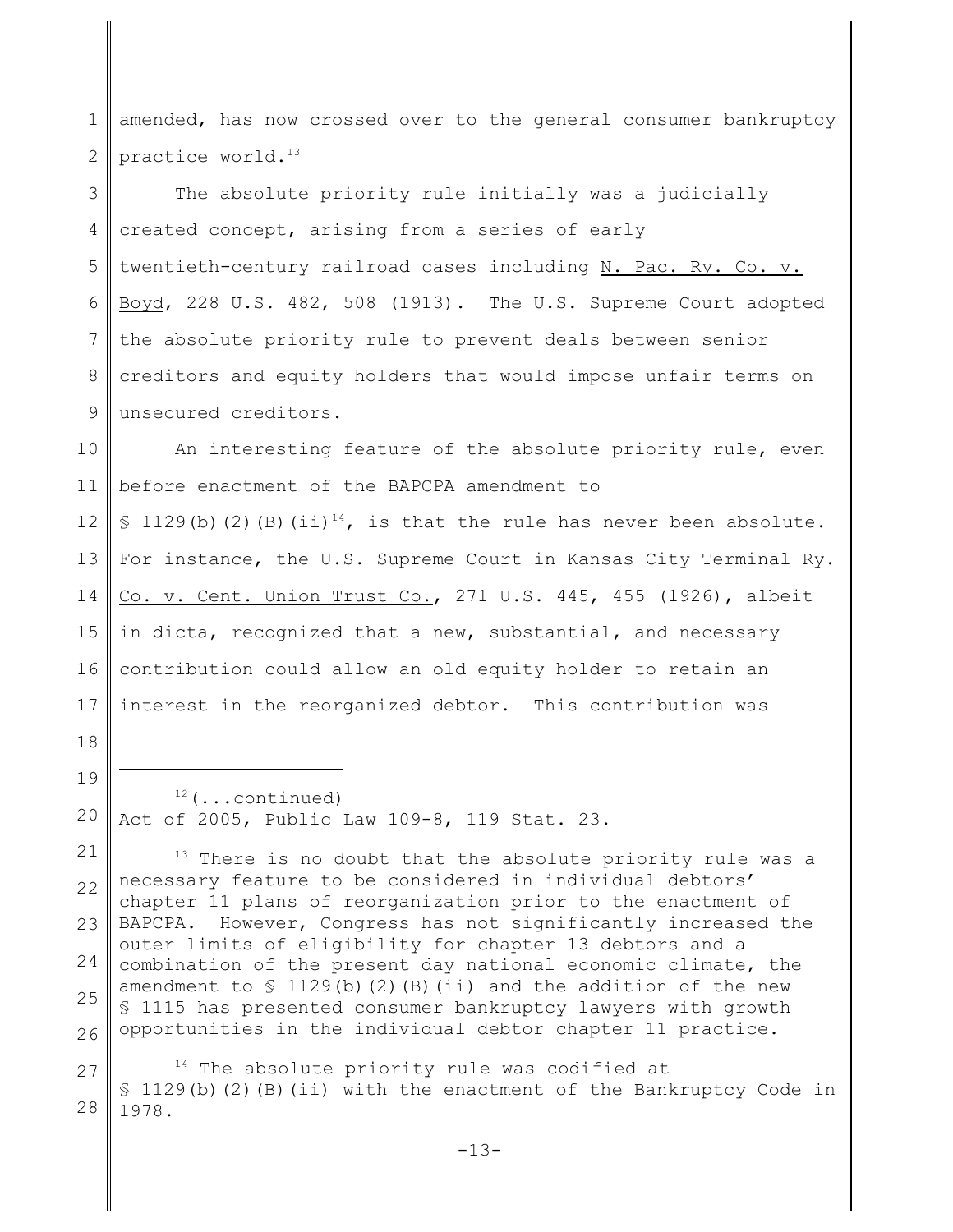1 2 3 4 5 6 commonly called the "new value corollary." Later, in Case v. Los Angeles Lumber Products Co., 308 U.S. 106 (1939), the U.S. Supreme Court considered an offer by shareholders to continue their participation in the company's business after confirmation of the plan of reorganization, which finally confirmed and clarified the new value corollary.<sup>15</sup>

7 8 9 10 11 12 The absolute priority rule (as it pertained to unsecured creditors) was eventually codified in 1978, within § 1129(b)(2)(B)(ii). Interestingly, and despite years of case law by that time, no reference was made to "absolute priority" or "new value" in that codification. The words "absolute priority" or "new value" do not appear anywhere in § 1129.

13 14 15 16 17 18 19 20 21 22 23 Other nuances with respect to the absolute priority rule developed following its codification, with courts finding other "exceptions" besides the new value corollary that do not appear in the text of the statute. For instance, in 2001, the 9th Circuit Court of Appeals in Security Farms v. Gen. Teamsters, Warehousemen and Helpers Union, Local 890 (In re Gen. Teamsters, Warehousemen & Helpers Union, Local 890), 265 F.3d 869, 874 (9th Cir. 2001), found that the absolute priority rule did not apply to organizations where their members did not hold "equity interests" in the entity (even though the term "equity interest" does not appear in  $\frac{129}{b}$ (b)(2)(B)(ii)).

24 25 26 27 28  $15$  The U.S. Supreme Court stated that the shareholders had to do more than just continue to participate in the debtor's business to retain their equity. Instead, they must contribute money or money's worth. 308 U.S. at 122. In other words, they must contribute new value to the debtor. With this, the new value corollary was indeed crystallized.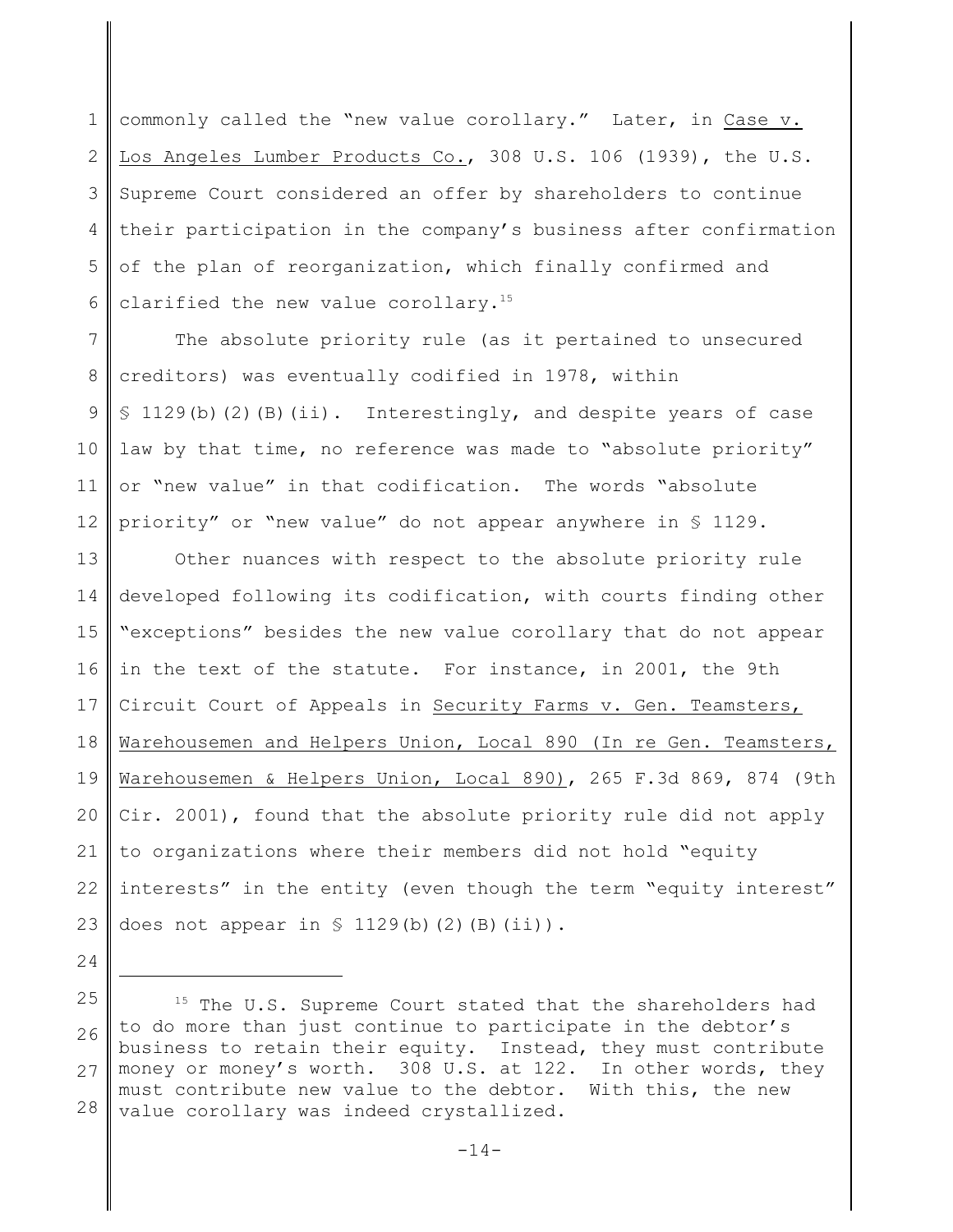1 2 3 4 5 6 7 8 9 In that case, the Ninth Circuit, relying on the Seventh Circuit's case of In re Wabash Valley Power Ass'n, 72 F.3d 1305, 1315 (7th Cir. 1995), agreed that the term "interest" in § 1129(b)(2)(B)(ii) meant equity interest in a for-profit corporation. These cases undertook a historical review of the absolute priority rule, delving into the fact that the "absolute priority rule" had (at least) one specific mission - to undermine corporate shareholders' advantages over unsecured creditors.

10 11 12 13 14 15 16 17 Prior to the enactment of BAPCPA, an individual debtor's plan needed to meet the requirements of the absolute priority rule.<sup>16</sup> "Interest" as it appears in  $\frac{1}{2}$  1129(b)(2)(B)(ii) has various meanings, and the individual debtor's ownership rights in estate property, as that property is defined from time to time by the Bankruptcy Code and judicial interpretations, are perfectly harmonized within the absolute priority rule, both prior to and after BAPCPA's enactment.

18 19 20 21 22 23 24 25 Two points are to be drawn here. First, courts have always reviewed  $\frac{129(b)}{2}$  (B)(ii) through the lens of common sense and have approached legislative interpretation in a way to facilitate the goals of the statute. Second, simply because words may have alternative meanings, ambiguities do not necessarily arise. The words, all of them, should be read in context with the sentence, the paragraph, and the entire text of the statute (in this case, the Bankruptcy Code). As in the case

26

<sup>27</sup> 28 <sup>16</sup> Courts almost universally found that individuals could reorganize and that the absolute priority rule applied to their plan prior to the enactment of BAPCPA.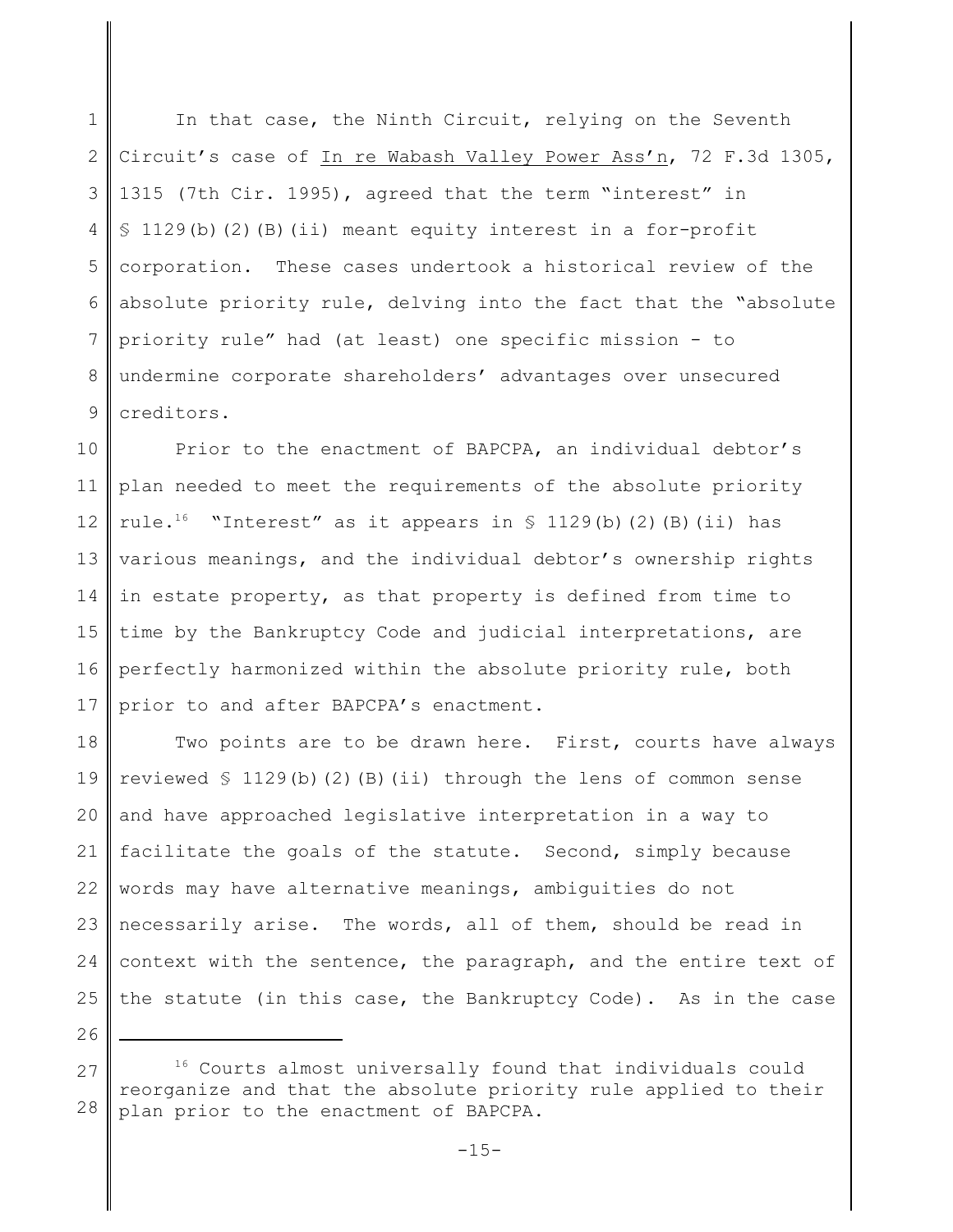1 2 3 4 of "interest" in  $\frac{129(b)}{2}$  (B)(ii), words have various meanings depending on their underlying required usages, but no real reasonable ambiguity is created simply because of those various usages.

5 6 7 8 9 10 **B. The Methodology of Statutory Interpretation** How do we endeavor to understand the parts of  $\S$ § 1129(b)(2)(B)(ii) and 1115 as they relate to the applicability of the absolute priority rule to individual chapter 11 debtor plans? We are first guided by primary principles.

11 12 13 14 15 16 17 "The interpretation of the Bankruptcy Code first begins with the language itself. See In re Griffith, 206 F.3d 1389, 1393 (11th Cir. 2000); United States v. Ron Pair Enters., 489 U.S. 235, 241 (1989). If the language is plain and unambiguous, then the Court must enforce the Bankruptcy Code according to its terms. Id." In re Gosman, 282 B.R. 45, 48 (Bankr. S.D. Fla. 2002).

18 19 The U.S. Supreme Court in Lamie v. U.S. Trustee, addressed this point directly:

20 21 22 23 24 25 26 The starting point in discerning congressional intent is the existing statutory text, see Hughes Aircraft Co. v. Jacobson, 525 U.S. 432, 438 (1999), and not the predecessor statutes. It is well established that "when the statute's language is plain, the sole function of the courts--at least where the disposition required by the text is not absurd--is to enforce it according to its terms." Hartford Underwriters Ins. Co. v. Union Planters Bank, N.A., 530 U.S. 1, 6 (2000) (internal quotation marks omitted) (quoting United States v. Ron Pair Enterprises, Inc., 489 U.S. 235, 241 (1989), in turn quoting Caminetti v. United States, 242 U.S. 470, 485 (1917)).

#### 27 Lamie, 540 U.S. 526, 534 (2004).

28

In interpreting the Bankruptcy Code, the U.S. Supreme Court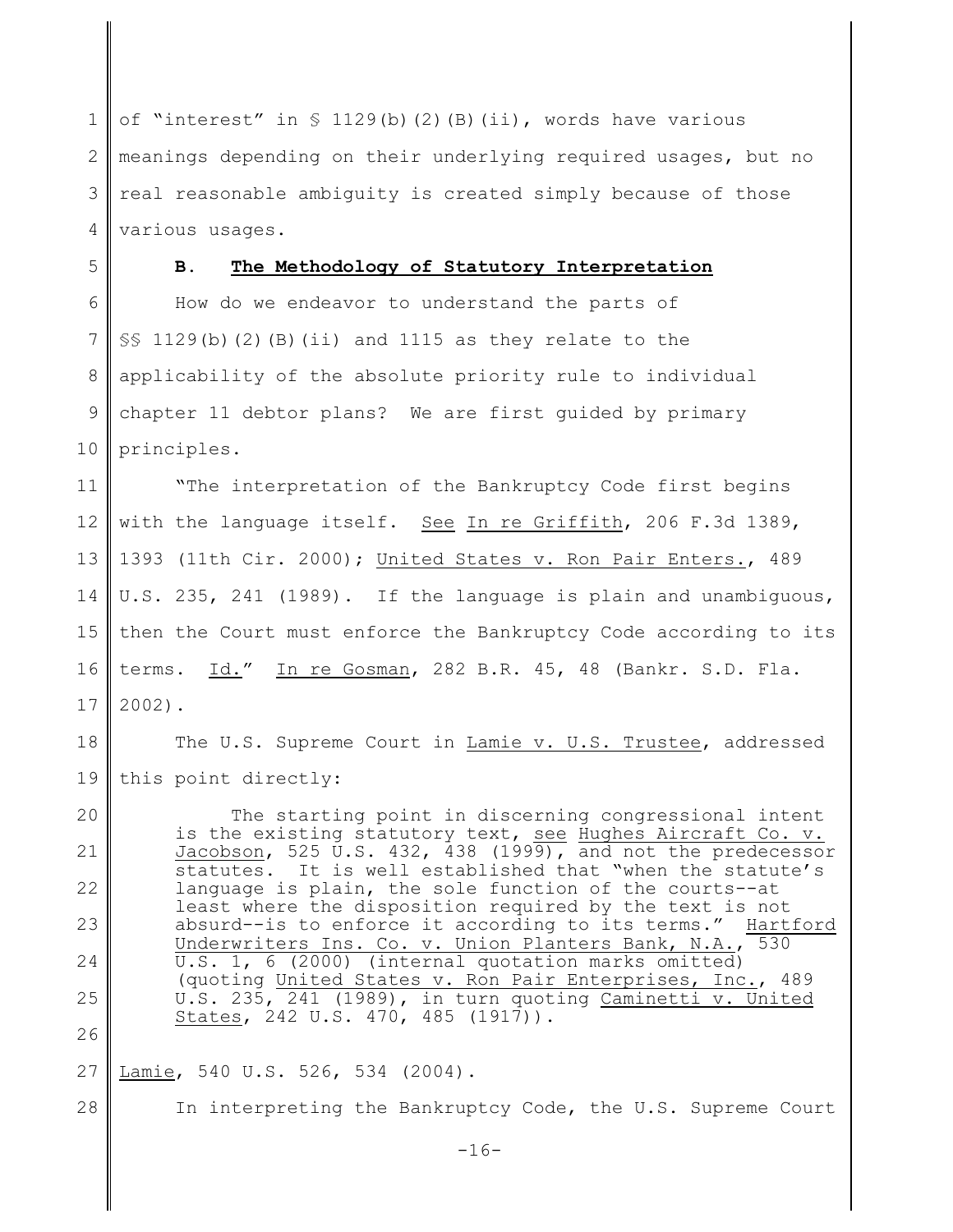1 2 3 4 has held "as long as the statutory scheme is coherent and consistent, there generally is no need for a court to inquire beyond the plain language of the statute." BFP v. Resolution Trust Corp., 511 U.S. 531, 566 (1994).

5

6

Thus, we look to the statutory language at issue.

**C. The Plain Meaning of the Absolute Priority Provisions**

7 8 9 10 11 12 13 14 15 16 The requirements for confirmation of a plan of reorganization are generally set out in § 1129, which provides two separate and distinct paths for successful confirmation. The first path is mapped out in the sixteen paragraphs of § 1129(a). If a plan proponent can demonstrate to the satisfaction of the court that each and every requirement contained in paragraphs (1) through (16) of  $\frac{1}{2}$  1129(a) has been met, a plan can be confirmed. Of particular note is the requirement of obtaining the consent of each class of creditor as required by paragraph  $(8)$  of  $\frac{129}{a}$ .

17 18 19 20 21 22 23 24 25 A second path to confirmation is established pursuant to § 1129(b), where absent consent of each class of creditor (as required by  $\frac{129}{a}(8)$ , a plan may still be confirmed by the bankruptcy court if (1) the fifteen remaining paragraphs of § 1129(a) are met, and (2) the plan is, among other things, "fair and equitable." This nonconsensual method of confirmation is referred to as "cramdown."<sup>17</sup> The burden of demonstrating that the plan is "fair and equitable" in order to obtain confirmation falls on the plan proponent.

26

27 28  $17$  See Kenneth N. Klee, All You Ever Wanted to Know About Cram Down Under the New Bankruptcy Code, 53 Am. Bankr. L.J. 133 (1979).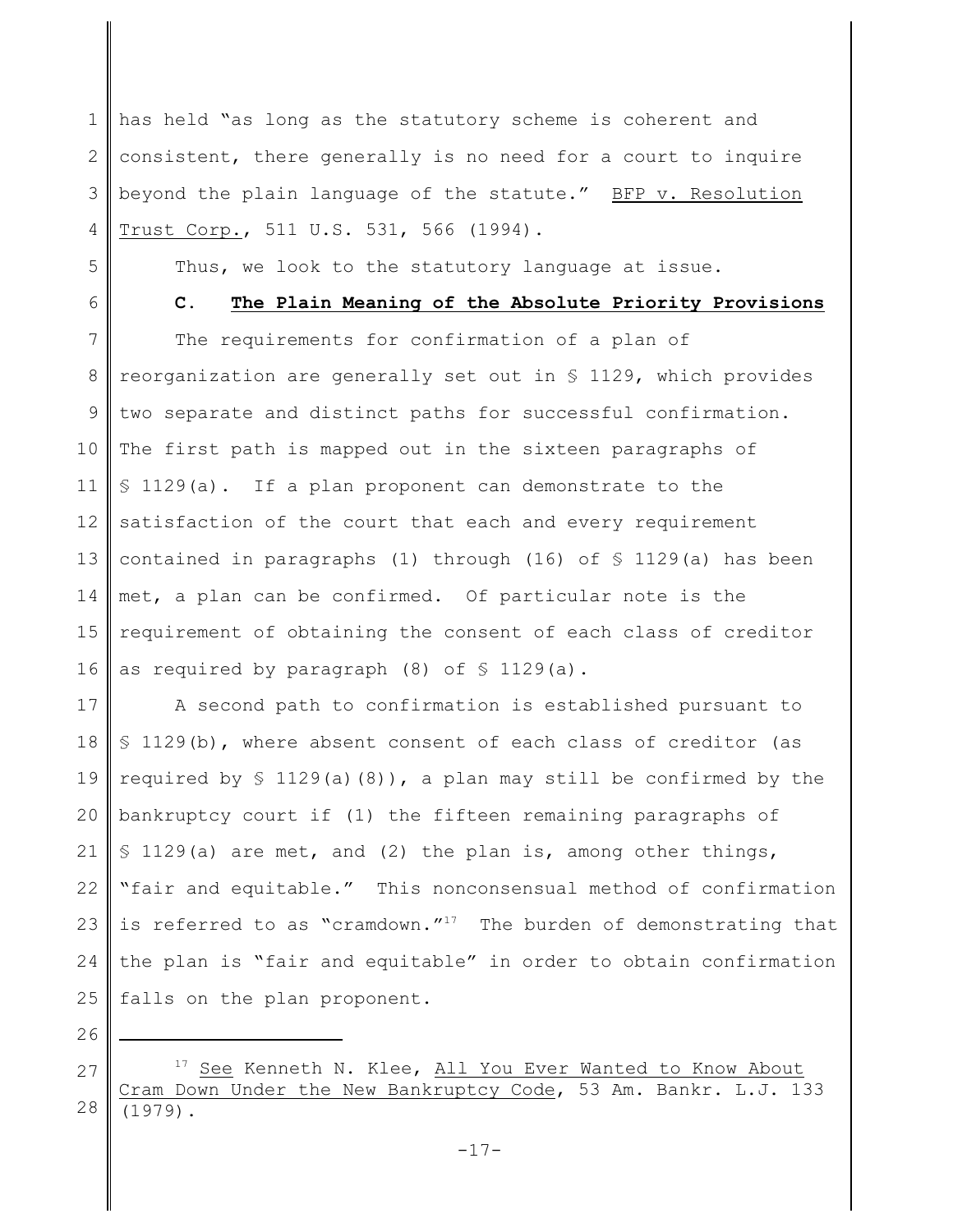1 2 3 4 5 6 7 8 9 10 11 12 13 14 15 16 17 18 19 20 21 22 23 24 25 26 27 28  $18$  The BAPCPA amendments of 2005 added the emphasized portion of  $\frac{129(b)}{2}$ (b)(2)(B)(ii), appearing above.  $19$  Section 1115 reads as follows: **Section 1115. Property of the estate** (a) In a case in which the debtor is an individual, property of the estate includes, in addition to the property specified in section 541– (continued...)  $-18-$ The Bankruptcy Code provides guidance as to whether a plan is "fair and equitable" as to unsecured creditors. Section 1129(b)(2)(B)(ii), known as the "absolute priority rule", provides that a plan is "fair and equitable" if: (B) With respect to a class of unsecured claims— . . . (ii) the holder of any claim or interest that is junior to the claims of such class will not receive or retain under the plan on account of such junior claim or interest any property, except that in a case in which the debtor is an individual, the debtor may retain property included in the estate under section 1115, subject to the requirements of subsection (a)(14) of this section. 11 U.S.C.  $\frac{129(b)}{2}$  (B)(ii) (emphasis added).<sup>18</sup> Simply put, a plan not paying an unsecured creditor in full is nevertheless "fair and equitable" (and can be crammed down over the unsecured creditor's objections), so long as an individual debtor does not retain property except property included in the bankruptcy estate under § 1115. Therefore, one must now consider the companion section to  $$ 1129(b)(2)(B)(ii), $ 1115, to determine what property was$ included in the bankruptcy estate when the debtor is an individual. We believe that  $\frac{1}{2}$  1115<sup>19</sup> plainly identifies an individual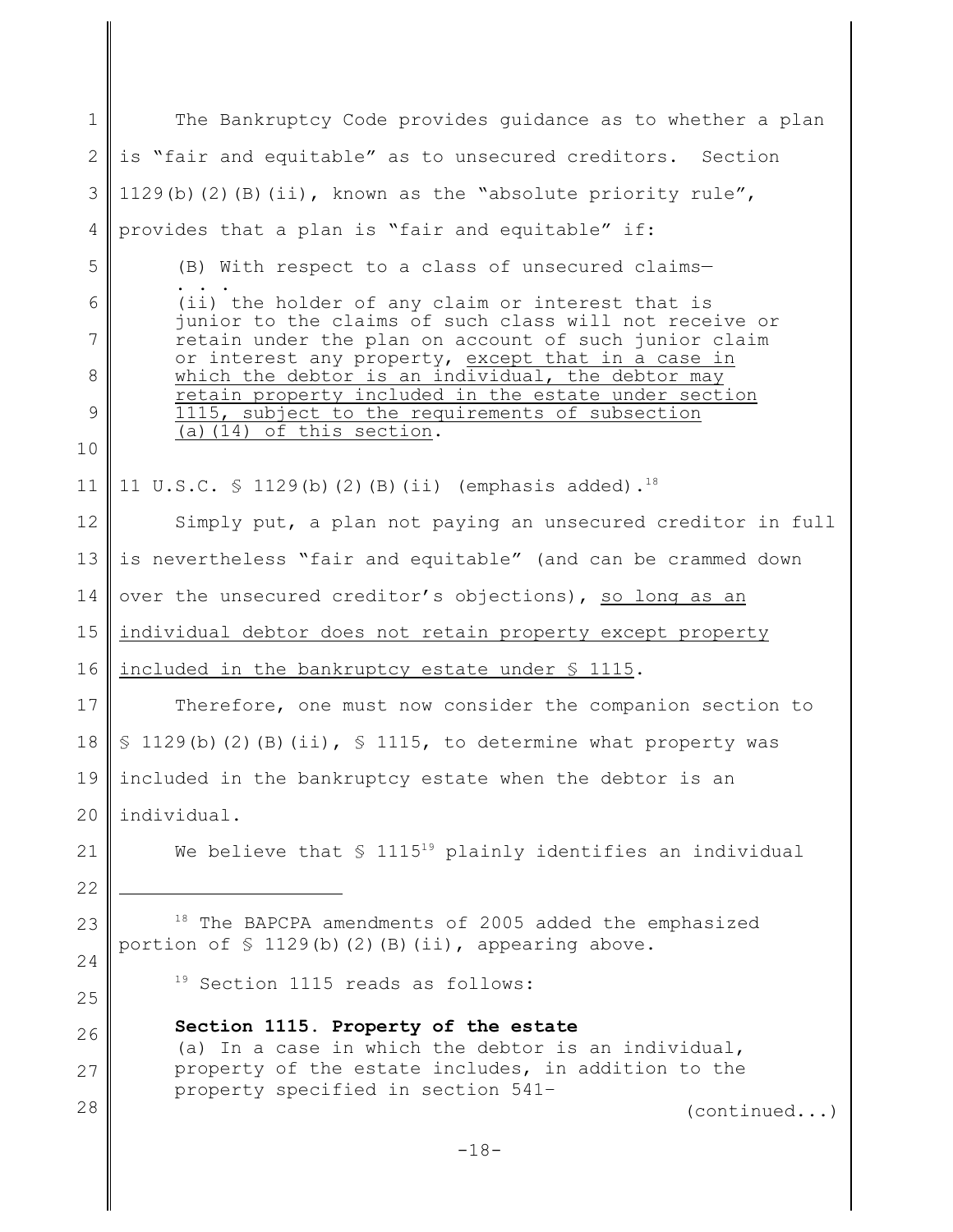1 chapter 11 debtor's estate as

- 2 3 4 5 6 7 8 9 10 11 12 13 14 15 16 17 18 (1) Property specified in § 541 (i.e., "property of the estate includes, in addition to the property specified in section 541") (emphasis added); (2) All property of the kind specified in § 541 that the (individual) debtor acquires after the commencement (but before the closure, dismissal or conversion) of the case; and (3) earnings from services performed by the debtor after the commencement of the case but before the case is closed, dismissed, or converted to a case under chapter 7, 12, or 13, whichever occurs first. Application of "plain-meaning analysis" has been set out in the recent 9th Circuit BAP decision Barnes v. Belice (In re Belice), 461 B.R. 564 (9th Cir. BAP 2011). In that opinion, the BAP was critical of the bankruptcy court's application of the plain-meaning analysis.
- 19

20

21

22

23

24

25

 $19$  (...continued)

(1) all property of the kind specified in section 541 that the debtor acquires after the commencement of the case but before the case is closed, dismissed, or converted to a case under chapter 7, 12, or 13, whichever occurs first; and

(2) earnings from services performed by the debtor after the commencement of the case but before the case is closed, dismissed, or converted to a case under chapter 7, 12, or 13, whichever occurs first.

26 27 (b) Except as provided in section 1104 or a confirmed plan or order confirming a plan, the debtor shall remain in possession of all property of the estate.

28 11 U.S.C. § 1115.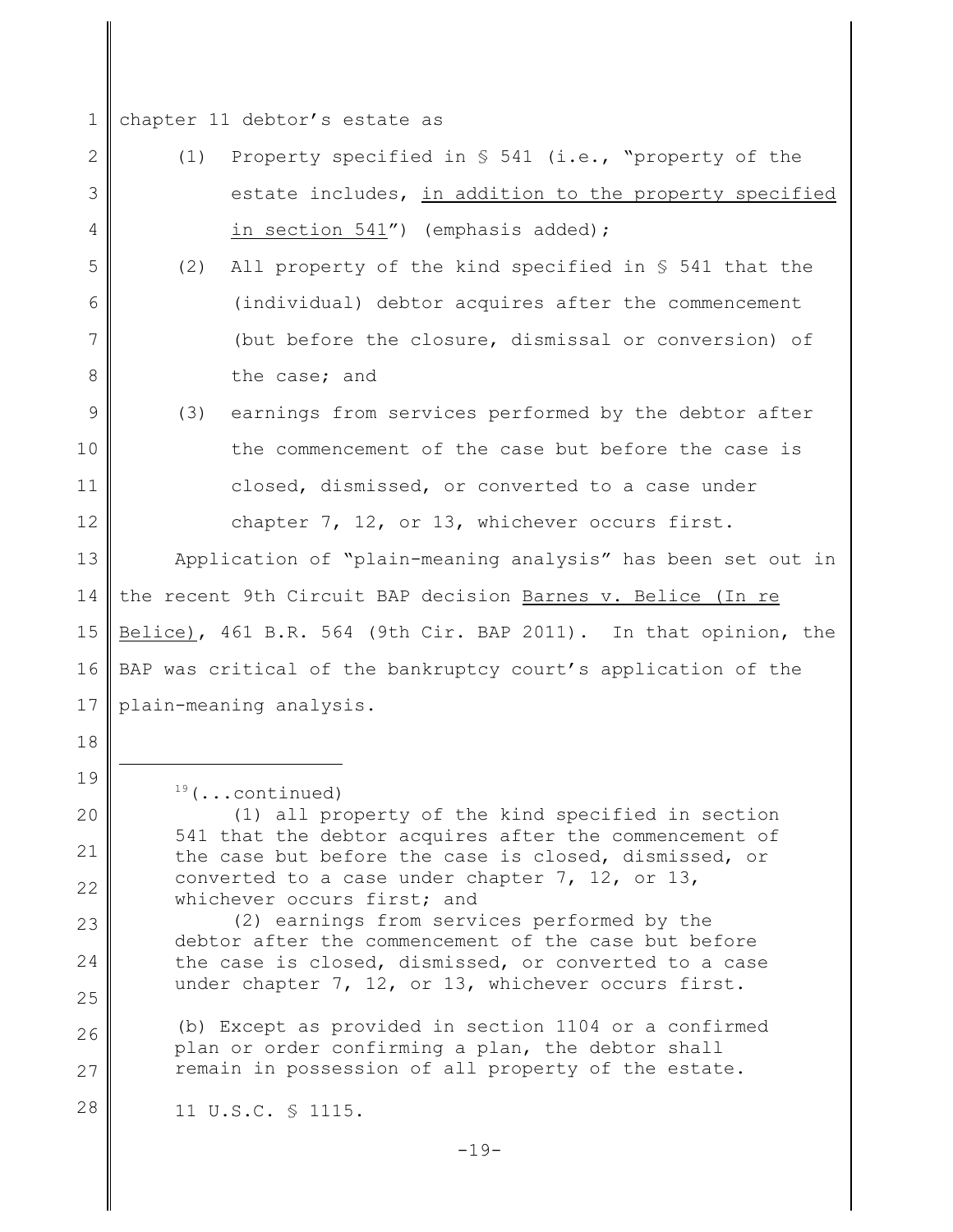Without considering the relationship of the phrase in question to the contextual statutory scheme or the logical impact of their broad interpretation on that scheme, they improperly emphasize one meaning of the words to the exclusion of all other considerations. See Corley v. United States, 129 S. Ct. 1558, 1567 n.5 (2009).

5 Belice at 577.

1

2

3

4

6 7 8 9 10 With this guidance in mind, we consider here, and later in our opinion, our plain-meaning interpretation of the language contained in  $$1129(b)$  (2)(B)(ii) and  $$1115$  within the contextual statutory scheme and logic of plan confirmation requirements of Chapter 11.

11 12 13 14 15 16 17 18 19 20 21 22 23 24 25 26 27 28 First, we observe that there are no conflicting provisions within Chapter 11 relative to our view that the absolute priority rule does not apply in individual chapter 11 cases. We find no anomalies, inconsistencies or conflicts created by this interpretation. More importantly, we find significant contextual concordance with the other requirements for plan confirmation, including those previously described, including but not limited to (1) the new requirement for dedication of all of debtor's disposable income for five years, (2) the straightforward best interest of creditors test, and (3) the delay of issuance of discharge until the plan has been fully consummated. Including the § 541 property within the universe of property contained in § 1115, as we believe a plain-meaning interpretation requires, does no violence to the logical impact of the reorganization process or scheme established in chapter 11. Indeed, especially combined with the new additional requirement of five years of debtor's disposable income, it is illogical to thereafter remove the debtor's means of production

 $-20-$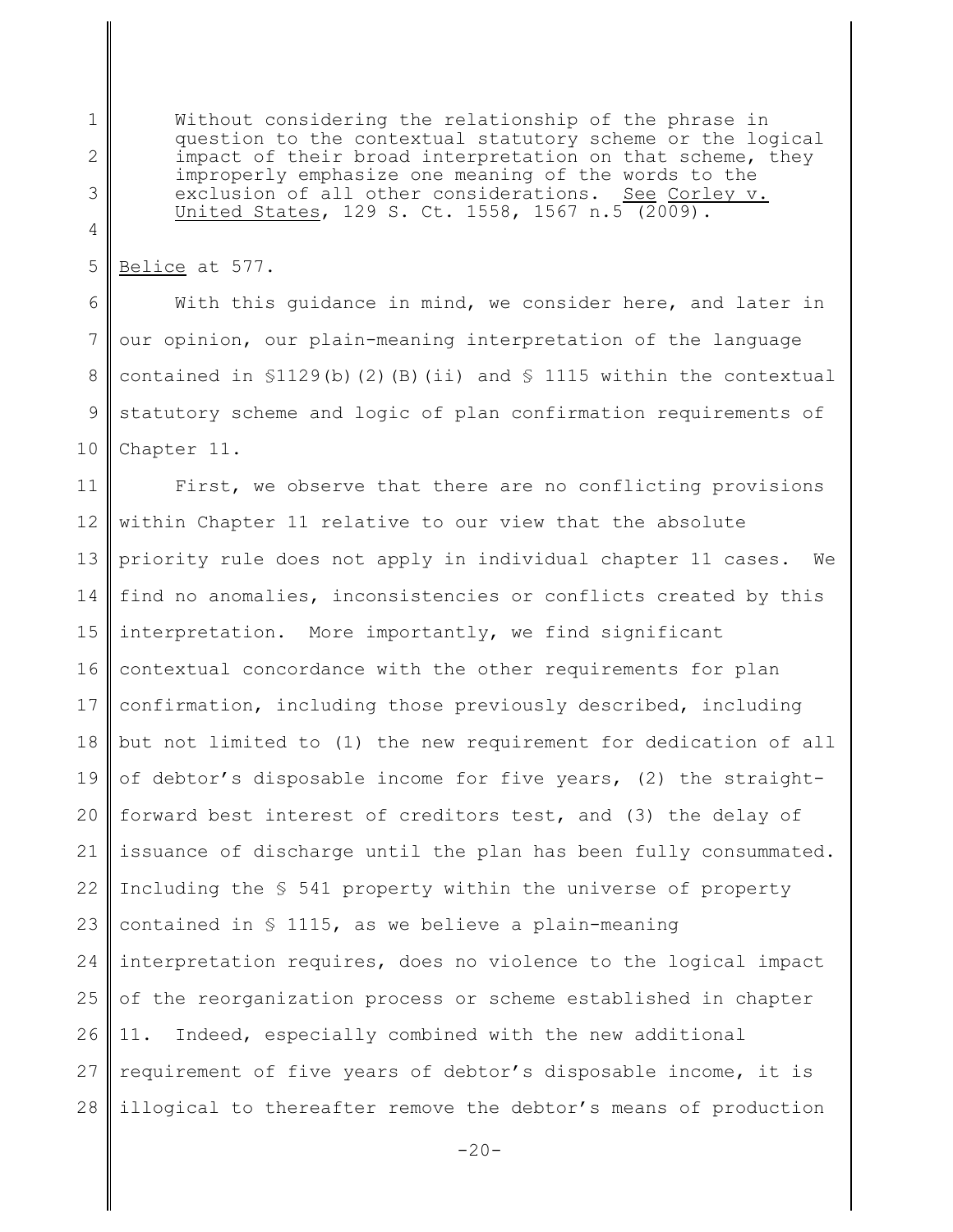1 2 of debtor's disposable income by maintaining the absolute priority rule in an individual's case.

3 4 5 6 7 8 9 10 11 12 13 14 15 16 17 18 19 The dissent argues that the rule of statutory construction guides that, where possible, one must avoid rendering any parts superfluous. (Citing TRW Inc. v. Andrews, 534 U.S. 19, 31 (2001)). The dissent further argues that "the broad construction the Panel advocates causes parts of the Code to become superfluous. For example, § 103(a) makes § 541, which states that an estate is created upon the filing of a petition, applicable in chapter 11 cases. Section 103(a) was not amended by BAPCPA. But the broad view makes § 103(a) inapplicable in individual chapter 11's." However, the argument proves too much and is incongruent with the reality of the Bankruptcy Code. Section 1115 mirrors § 1306 which was part of the 1978 Code concurrent with enactment of § 103(a). Nobody, ever, has argued that § 1306 made § 103(a) surplusage, and there is no reason for this Panel to do so with respect to § 1115. To do otherwise would create an indefensible discontinuity between § 1115 and § 1306.

20 21 22 23 24 25 26 Section 1115's identification of estate property consists of the property contained in § 541 and the two post-petition acquired assets - newly acquired property and income. The socalled disputes over what "included" means in  $\S$  1129(b)(2)(B)(ii) and "in addition to" in  $\S$  1115 arise from misinterpretation of the words. "Included" is not a word of limitation.<sup>20</sup> To limit the scope of estate property in  $\S$ § 1129

27

 $28$   $28$  See Bankruptcy Code § 102(3) and especially see  $\frac{\text{Am}}{10}$ . (continued...)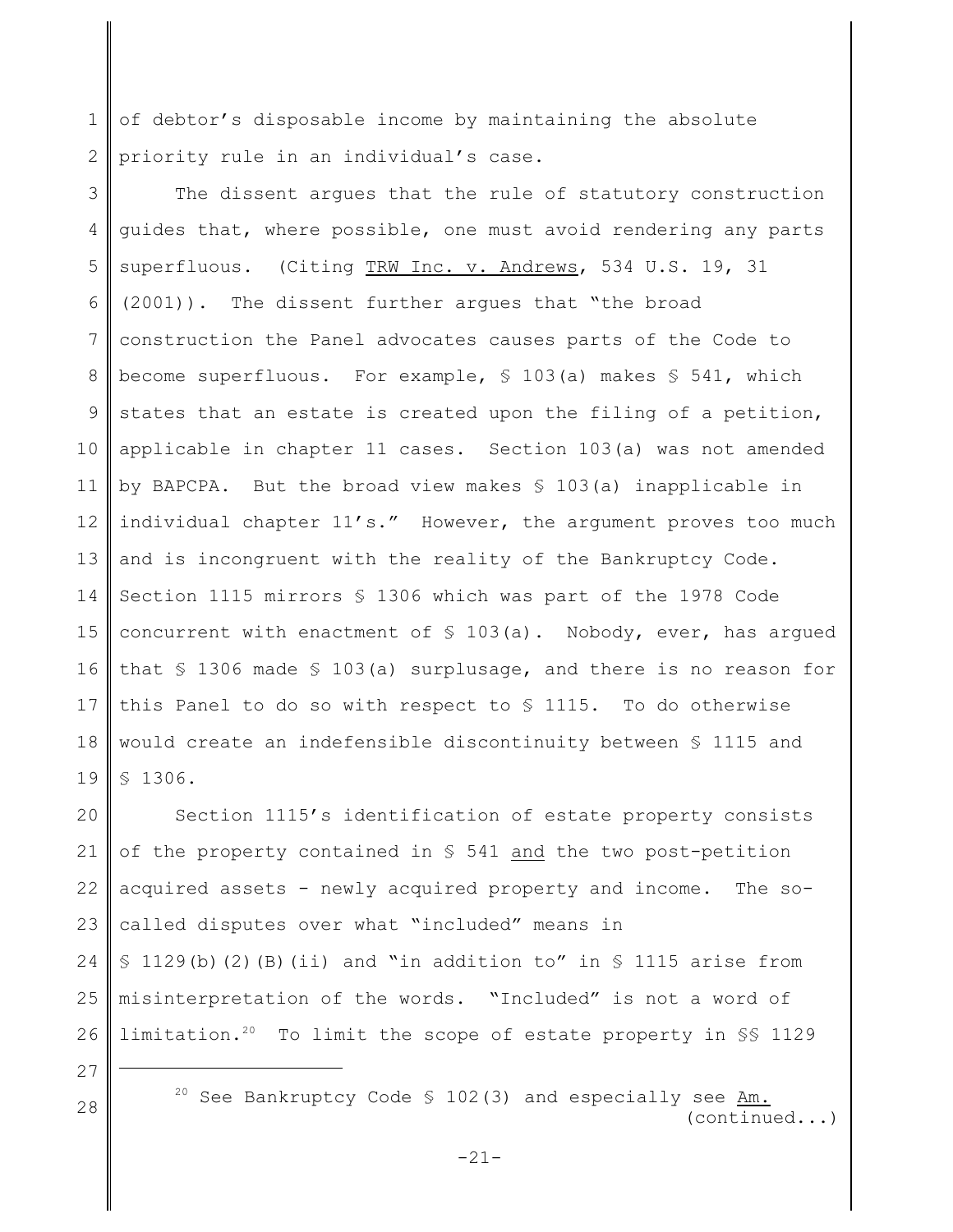1 2 3 4 and 1115 would require the statute to read "included, except for the property set out in Section 541" (in the case of  $\S$  1129(b)(2)(B)(ii)), and "in addition to, but not inclusive of the property described in Section 541" (in the case of § 1115).

5 6 7 8 9 10 11 12 13 14 A plain reading of §§ 1129(b)(2)(B)(ii) and 1115 together mandates that the absolute priority rule is not applicable in individual chapter 11 debtor cases. Accord SPCP Group, LLC v. Biggins, B.R. , 2011 WL 4389841, at \*3-5 (M.D. Fla. Sept. 21, 2011) (declined to follow In re Gelin, 437 B.R. 435 (Bankr. M.D. Fla. 2010), which followed the narrow view based on an ambiguity analysis); In re Tegeder, 369 B.R. 477 (Bankr. D. Neb. 2007) (following a plain meaning analysis); In re Shat, 424 B.R. 854 (Bankr. D. Nev. 2010) (following the broad view based upon an ambiguity analysis).

15

16

#### **D. Analysis of Legislative History, Congressional Intent, or other Speculations**

17 18 19 20 21 22 23 Much time has been spent by jurists and scholars on the legislative history, congressional intent, and other speculations surrounding the applicability of the absolute priority rule in individual debtor chapter 11 cases. We have reviewed a myriad of lower court decisions and articles replete with seemingly endless analyses of possible congressional intentions and various outcomes depending on the "narrow" or

24

25

 $20$  (...continued)

26 27 28 Surety Co. v. Marotta, 287 U.S. 513, 517 (1933) in which the U.S. Supreme Court presents in that bankruptcy setting a definitive explanation for the use and meaning of the word "include." See also Kenneth N. Klee, Bankruptcy and the Supreme Court, at 22 and n.70, 35-36,(Lexis/Nexis 2008).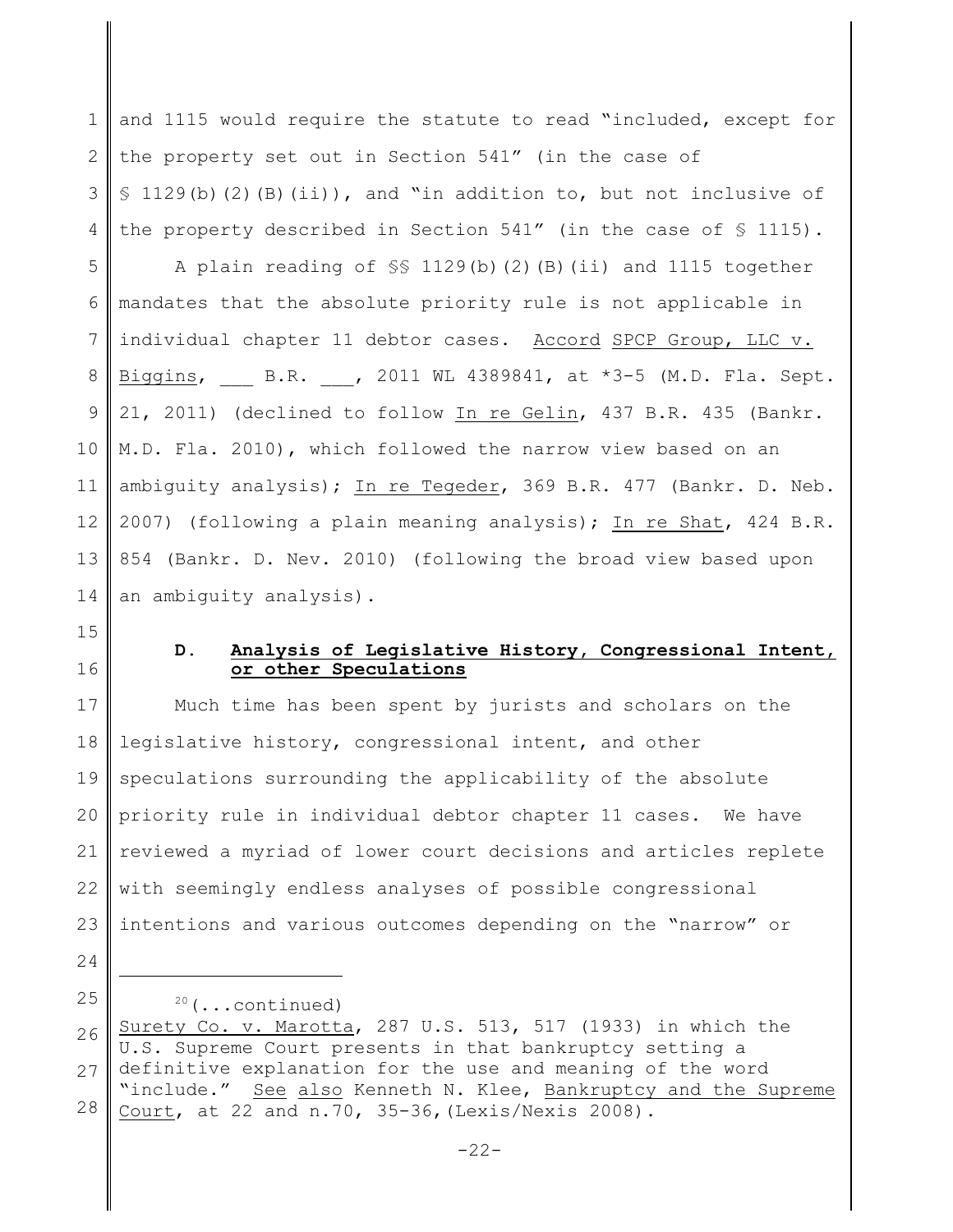1 "broad" view adopted by the author.

2 3 4 5 6 7 8 9 10 11 12 13 14 15 16 17 18 19 20 21 22 23 24 While certainly not exhaustive in scope, these decisions and articles have undertaken a titanic effort to frame their outcomes on what may be a very weak universe of original resources. However the Bankruptcy Code, as the main resource, does provide significant assistance. For instance, Congress in adopting BAPCPA's individual debtor chapter 11 provisions borrowed provisions from chapter 13. Section 1123(a)(8) was added to the Bankruptcy Code, providing that, to be confirmable, an individual debtor's plan must provide for the payment to creditors of all or such portion of earnings from personal services or other future income of the debtor – resembling  $$ 1322(a)(1)$ . Section 1129(a)(15) was added, giving dissenting unsecured creditors who are not being fully paid under the plan absolute veto power over the plan unless the debtor contributes an amount equal to all of his projected disposable income over the longer of five years or the plan payment period - resembling  $$ 1325(b)$ . Section 1141(d)(5)(A) was added, delaying the discharge until completion of all plan payments - resembling § 1328(a). Section 1141(d)(5)(B) was added, permitting a discharge for cause before all payments are completed resembling the hardship discharge of § 1328(b). And, Section 1127(e) was added, permitting modification of a plan even after substantial consummation - resembling § 1329(a).

25 26 27 28 Finally, a plain reading of §§ 1129 and 1115 demonstrates that, just as in chapter 13, to confirm a plan does not require the application of an absolute priority rule. As in Chapter 13, the disposable income requirement insures that the individual

-23-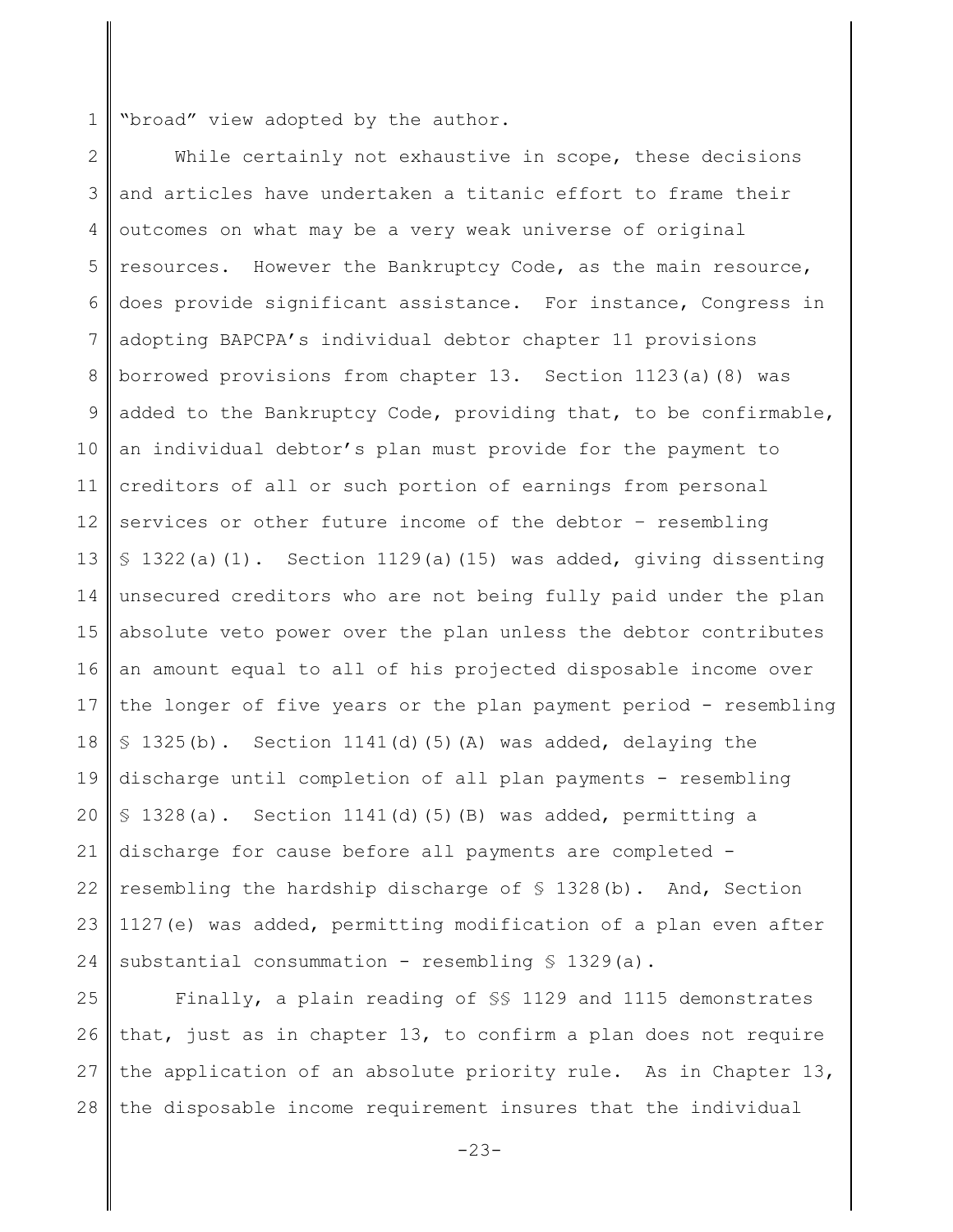1 2 3 4 debtor is required to dedicate all of his or her disposable income over a designated time period (three or five years in Chapter 13, at least five years in chapter 11) to plan payments directed to unsecured creditors.

5 6 7 When decisions have gone further than exercising a plain reading of the statute, they have entered into speculative analyses that are fatally flawed.

8 9 10 11 As an example, the bankruptcy court in In re Gbadebo, in determining that the absolute priority rule continued to exist in individual debtor chapter 11 cases, found a so-called "anomaly" that made "no sense." The bankruptcy court said:

12

13

14

15

16

17

18

19

20

Finally, if  $\frac{129(b)}{2}$  (B)(ii) and 1115 are read to eliminate the "absolute priority" rule for individual chapter 11 debtors, the Court is faced with a procedural anomaly. If the plan proposes to pay them anything, the debtor is required to send them a ballot. Yet, their vote can be ignored. This makes no sense. The Court reads §§ 1129(b)(2)(B)(ii) and 1115 to eliminate the "absolute priority" rule only as to an individual chapter 11 debtor's post-petition property. It bases this conclusion on both the language of the statute, both in isolation and viewed in the context of the Bankruptcy Code as a whole. It finds this reading most consistent with the intent of Congress as expressed in the legislative history.

In re Gbadebo, 431 B.R. 222, 230 (Bankr. N.D. Cal. 2010).

21 22 23 24 25 26 27 28 The above passage challenges the abrogation of the absolute priority rule in individual cases (with respect to pre-BAPCPA § 541 estate property) based on an apparent procedural anomaly that the debtor must solicit votes but can ignore them. No anomaly exists; those votes are not ignored. The analysis is incomplete. If the class votes yes, § 1129(a)(8) is satisfied. If the class votes no, its vote is not ignored. If the plan provides distributions of property equal to the allowed amount

 $-24-$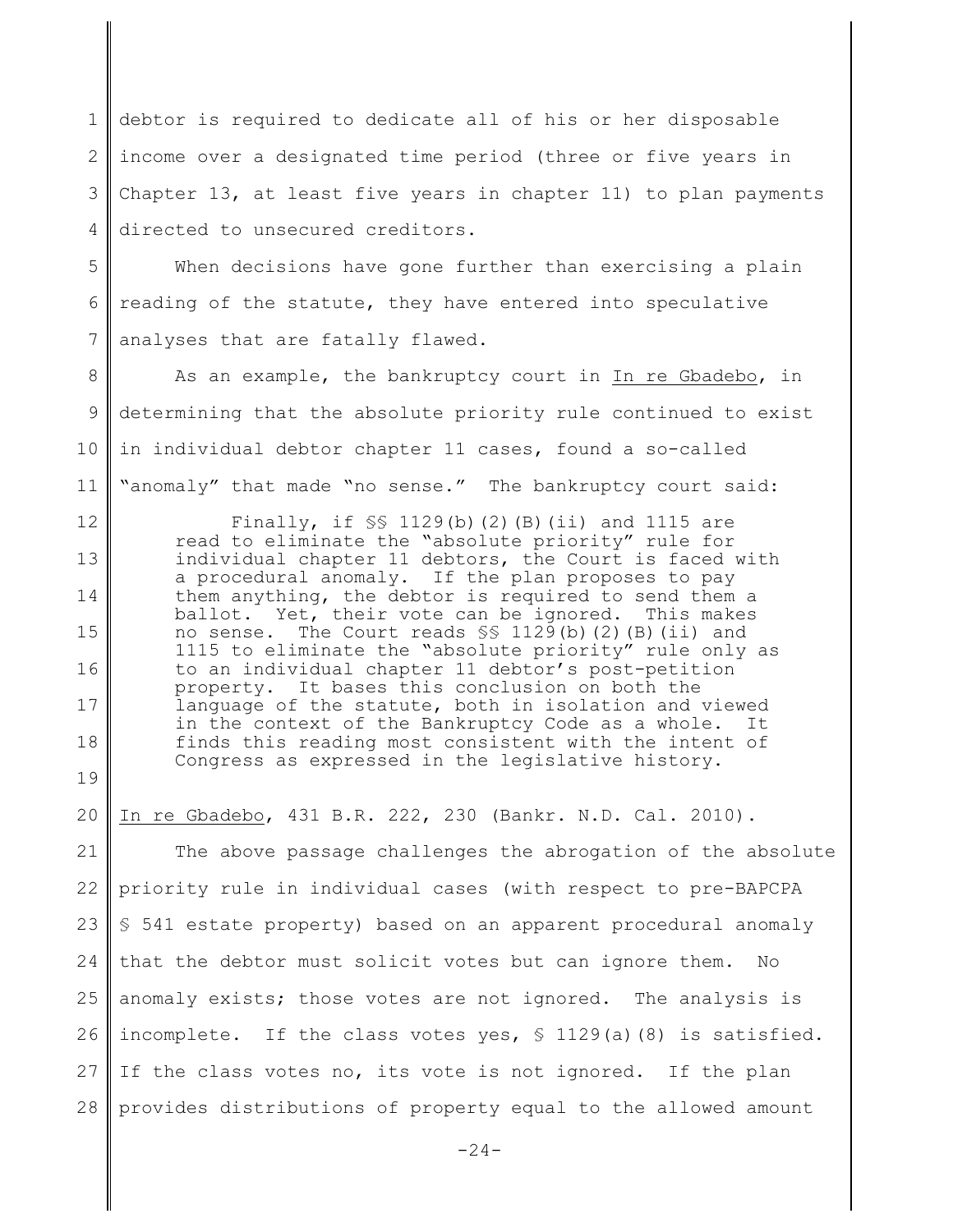1 2 3 4 5 6 7 8 9 10 11 12 13 14 of the unsecured claim, both §§ 1129(a)(15)(A) and 1129(b)(2)(B)(i) are met, and the court may confirm the plan if it is fair and equitable under  $\S$  1129(b)(1). If the plan provides for less than satisfaction in full on a present value basis and the impaired class votes no, then it may be confirmed as long as  $\frac{129(a)(15(b))}{b}$  and (b)(1) are satisfied. In essence, Congress affirmatively amended the law so that  $$ 1129(a)(15)(B)$  would trump  $$ 1129(b)(2)(B)(ii)$  in individual debtor cases. Thus, § 1129(b)(2)(B)(ii)'s proscription on the retention of ownership interests by an individual debtor is not an aspect of the absolute priority rule in individual debtor chapter 11 cases. In this instance, recourse to legislative history and spirited analytics is unnecessary in light of the plain meaning of this particular statute.

15 16 17 18 19 20 21 22 23 24 25 26 27 28 The Dissent disagrees with the Panel's point, stating that for one reason or another, creditors may vote against a plan without filing an objection. However, clearly, the drafters of § 1129(a)(15) tried to create symmetry between chapters 11 and 13 for individual debtors. Of course in chapter 13, unsecured creditors do not get to vote on the plan. They can only object to confirmation under  $\frac{1325(b)}{11}$ . The BAPCPA amendment to § 1129(a)(15) mirrors this treatment in chapter 11 where creditors holding claims in impaired classes have the right to vote on the plan as well as to object to confirmation. The drafter's failure to anticipate this nuance does not provide a reason to destroy the symmetry between chapters 11 and 13. The possibility that all unsecured creditors voting against the plan would simultaneously fail to object to confirmation is a

 $-25-$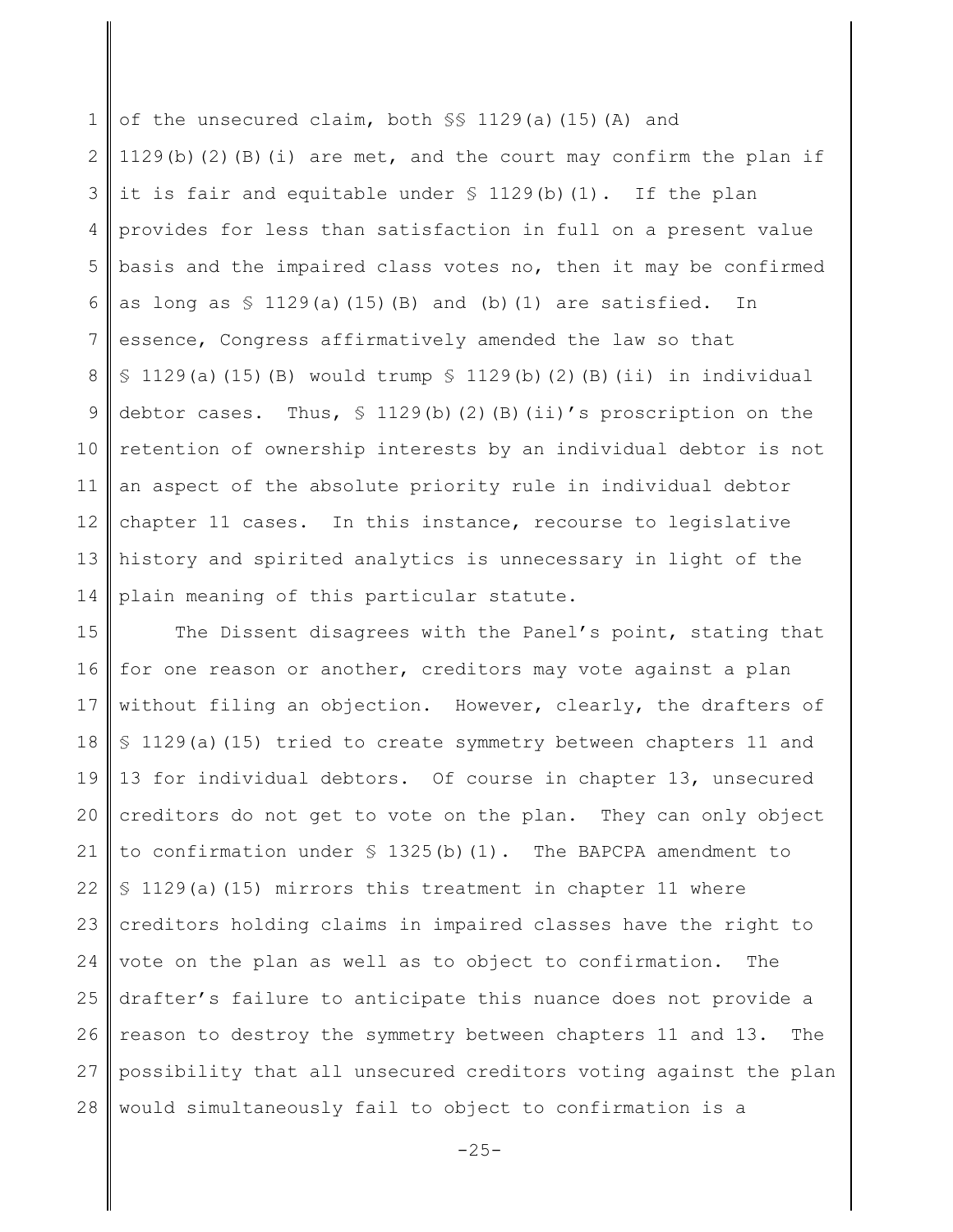1 2 3 theoretical figment squarely opposed to reality. We will not interpret a statute to destroy a sensible interpretation based on such a conjecture.

#### **VI. CONCLUSION**

5 6 7 8 9 10 We hold that the absolute priority rule does not apply in individual debtor chapter 11 cases for the reasons stated above. Therefore, we REVERSE the orders denying confirmation of Debtors' second amended plan and converting their case to chapter 7, and REMAND the matter to the bankruptcy court for further action consistent with this opinion.

11

4

12 JURY, Bankruptcy Judge, dissenting:

13 14 15 16 17 18 19 20 21 22 23 24 Addressing an issue that has confronted and confounded innumerable bankruptcy courts around the country and resulted in a significant number of published opinions from those courts which split demonstratively in their results, the Panel rules that the words of the post-BAPCPA statutes about the absolute priority rule in individual chapter 11's are "plain" and subject to only one simple reading. The Panel premises this simplistic outcome on its conviction that Congress intended to align individual chapter 11's almost entirely with chapter 13's because of some alterations in the Bankruptcy Code by BAPCPA which made the two previously divergent proceedings more similar.

25 26 27 28 I disagree — not only with the holding, but also with the underlying assumptions which drive the decision. The majority's analysis would have us conclude that the definition of property of the estate found in § 541 and made applicable to all chapters

 $-26-$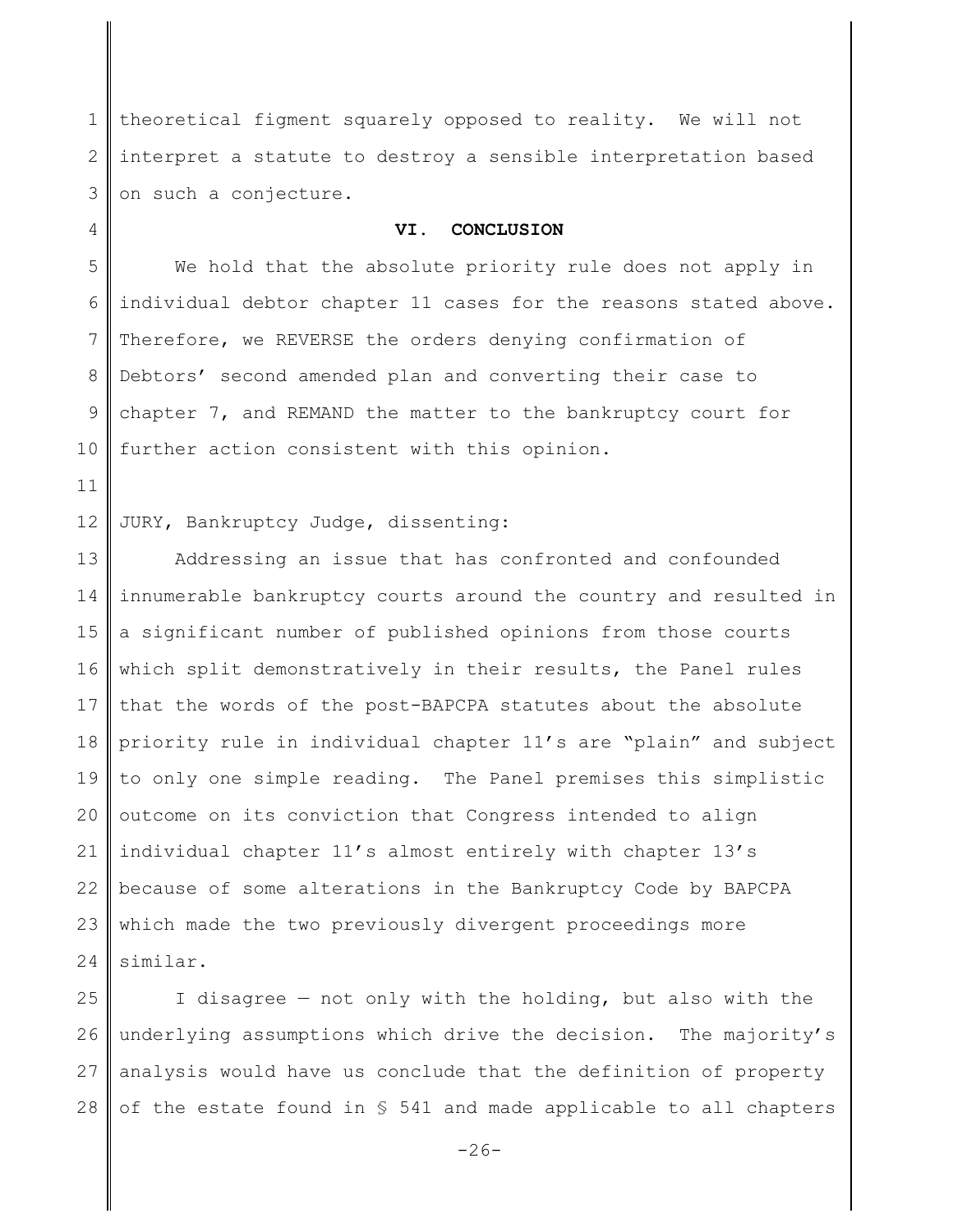1 2 3 4 5 6 7 8 9 10 11 12 13 by § 103(a) has no meaning in individual chapter 11's. They would further have us conclude that one of the significant differences between chapter  $11's$  and  $13's$  - that classes of creditors are entitled to vote for or against confirmation in chapter  $11'$ s whereas no class vote exists in chapter  $13's -$  has little or no importance in an individual chapter 11. Finally, their narrow reading of the meaning of the terms "included" and "in addition to" by focusing solely on SS 1129(b)(2)(B)(ii) and 1115 causes them to overlook one of the key tenets of statutory construction: that we are to read the statute as a cohesive whole, giving all sections their due place and not creating an island of words that floats independently of the integrated continent.

14 15 16 17 Taken in this context the meaning of the words is not plain. There can be more than one cogent interpretation of their meaning and intent and I believe they do not write the absolute priority rule out of individual chapter 11's.

18 19 20 21 22 23 24 25 26 27 28 In addition to my disagreement with the statutory construction elements of the majority decision, I believe my colleagues have lost sight of two important policies — one of which has been an underpinning of chapter 11 determinations since the enactment of the Code in 1978 and the other of which was the primary purpose of the BAPCPA amendments in 2005. The long standing purpose behind chapter 11, as stated by the Supreme Court, is to strike a balance between a debtor's interest in reorganizing and restructuring its debts and the creditors' interest in maximizing the value of the bankruptcy estate. See Toibb v. Radloff, 501 U.S. 157, 163 (1991). The

 $-27-$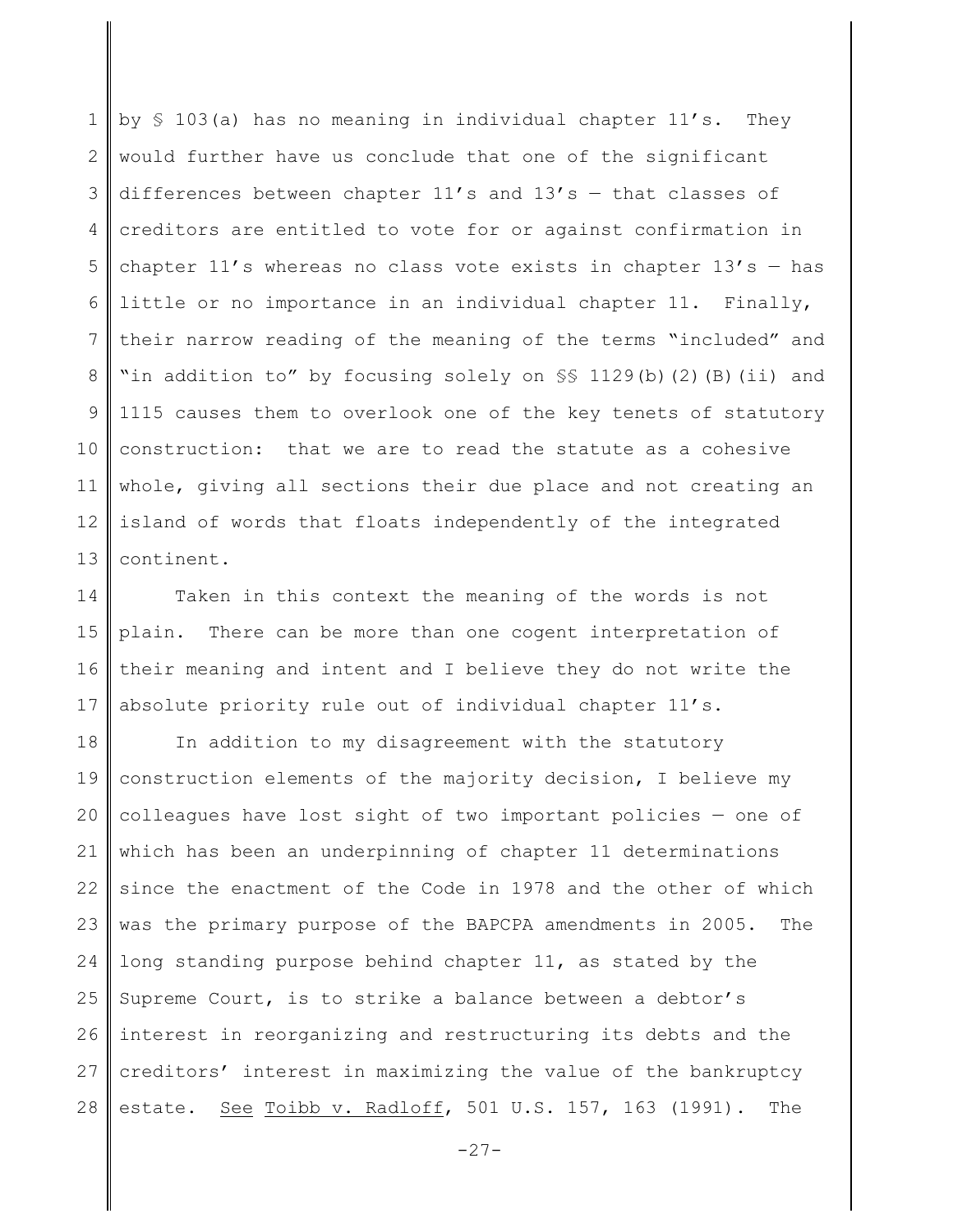1 2 3 4 majority's approach loses sight of this balance, allowing the reorganized individual debtor to retain all his or her assets while disenfranchising the vote of unsecured creditors who seek more value.

5 6 7 8 9 10 11 12 13 14 15 More recently, the policy behind the enactment of BAPCPA was to enhance the return to creditors. As observed by many courts, "BAPCPA has been read to tighten, not loosen, the ability of debtors to avoid paying what can reasonably be paid on account of debt." In re Kamell, 451 B.R. 505, 508 (Bankr. C.D. Cal. 2011) (citing In re Gbadebo, 431 B.R. at 229); In re Lindsey, 453 B.R. 886, 904 (Bankr. E.D. Tenn. 2011) (observing that the primary purpose of BAPCPA is "'to improve bankruptcy law and practice by restoring personal responsibility and integrity in the bankruptcy system and ensure that the system is fair for both debtors and creditors.'").

16 17 18 19 The Panel's ruling eviscerates these recognized motives behind the original Code and its revisions when applied in the individual chapter 11 proceeding. Based on both of these considerations, I respectfully dissent.

20

**I.**

21 22 23 24 25 26 27 Section 1129 sets forth the requirements for the confirmation of a chapter 11 plan. The focus of this case is on § 1129(b)(2)(B)(ii) which contains the "fair and equitable" requirement. That section, which is referred to generally as the "absolute priority rule," was amended in 2005 with the enactment of BAPCPA, and provides that a plan is fair and equitable if:

28

(B) With respect to a class of unsecured claims —

-28-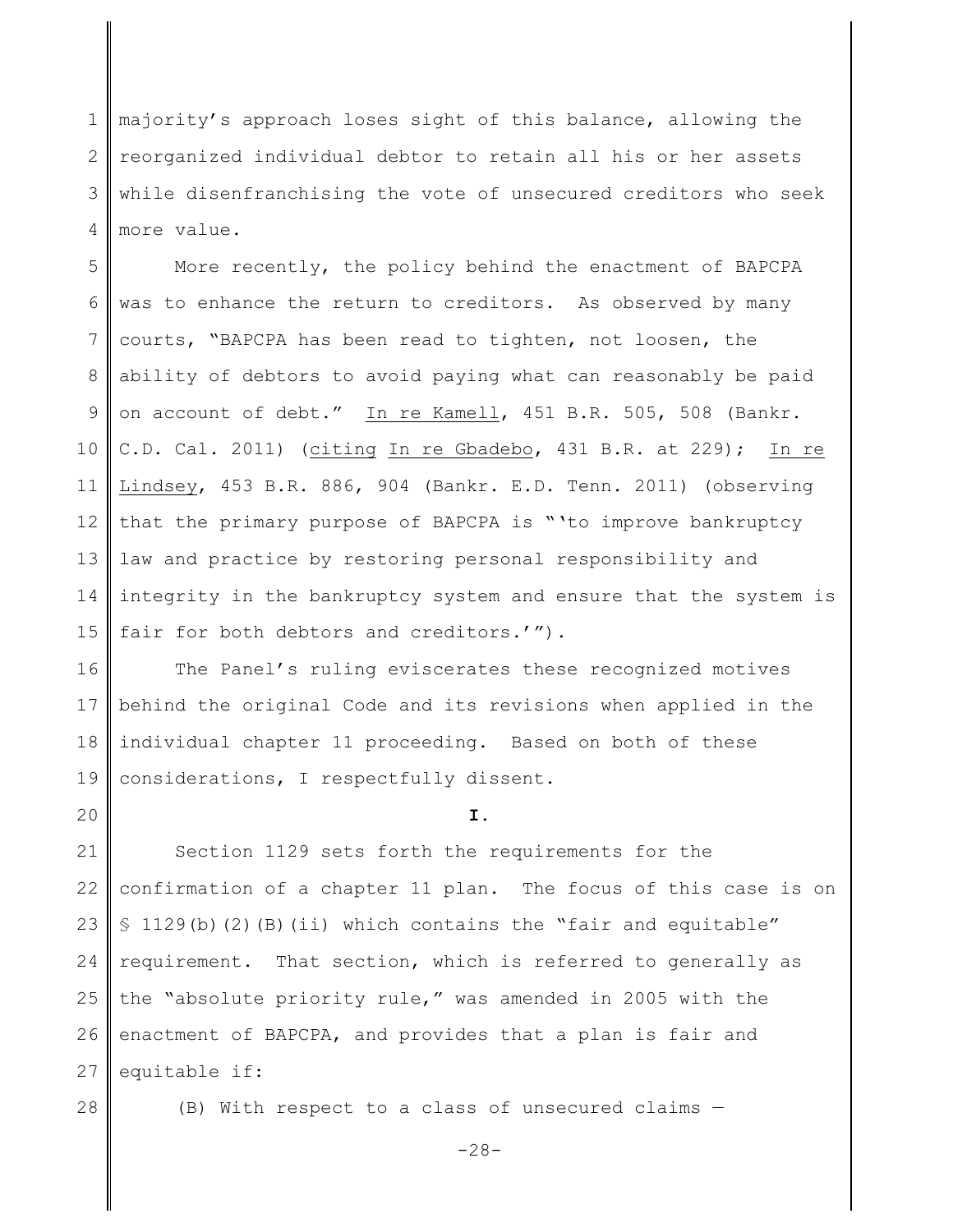1 2 3 4 5 6 7 8 9 10 11 12 13 14 15 16 17 18 19 20 21 22 23 24 25 26 27 28  $-29-$ (ii) the holder of any claim or interest that is junior to the claims of such class will not receive or retain under the plan on account of such junior claim or interest any property, except that in a case in which the debtor is an individual, the debtor may retain property included in the estate under section 1115 . . . . (Emphasis added). It is the statute's use of the word "included" and its cross reference to § 1115 which has caused interpretive problems. Namely, what property is "included" in the estate by § 1115 that an individual chapter 11 debtor may retain? Section 1115(a) provides the following definition of property of the estate for individual chapter 11 debtors: In a case in which the debtor is an individual, property of the estate includes, in addition to the property specified in section 541-- (1) all property of the kind specified in section 541 that the debtor acquires after the commencement of the case but before the case is closed, dismissed, or converted to a case under chapter 7, 12, or 13, whichever occurs first; and (2) earnings from services performed by the debtor after the commencement of the case but before the case is closed, dismissed, or converted to a case under chapter 7, 12, or 13, whichever occurs first. (Emphasis added). Here, the key phrase for interpretation is contained in the preamble of the statute: "property of the estate includes, in addition to the property specified in section 541." **A.** Before proceeding with the application of any interpretive rule, a brief review of the current state of the bankruptcy court caselaw in the Ninth Circuit is warranted. Two basic interpretations of §§ 1129(b)(2)(B)(ii) and 1115 have emerged. Under what is called the broad view, the bankruptcy court in In re Shat, 424 B.R. 854 (Bankr. D. Nev. 2010) construed the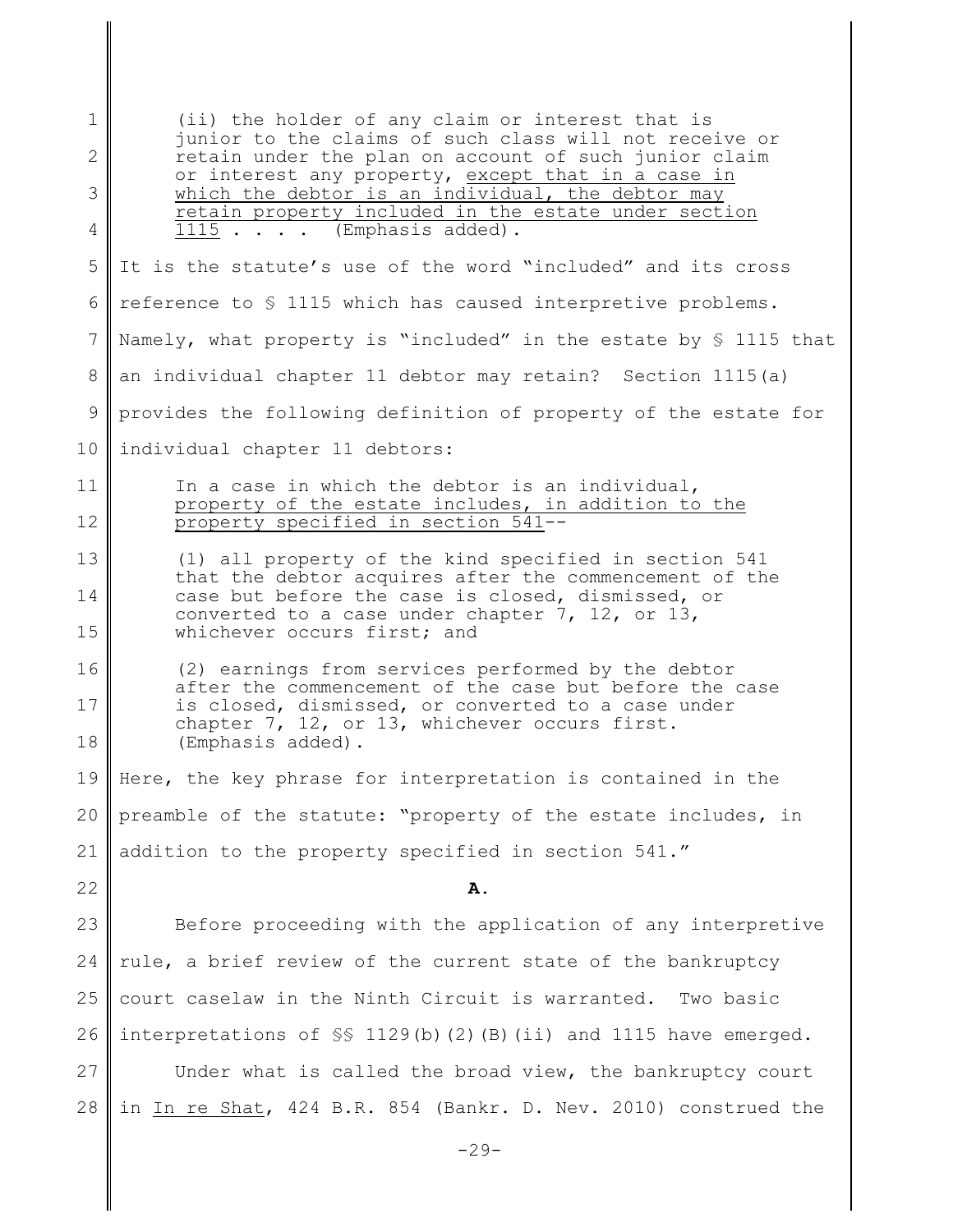1 2 3 4 5 6 7 8 9 10 11 12 13 14 15 phrase "in addition to the property specified in section 541" contained in § 1115 to mean that "[s]ection 1115 absorbs and then supersedes [s]ection 541 for individual chapter 11 cases." Id. 865. In turn, the court reasoned that if § 1129(b)(2)(B)(ii) excepts from the operation of the absolute priority rule that property "included" in § 1115, then the "exception extends to  $\underline{\text{all}}$  property of the estate."  $\underline{\text{Id.}}^{21}$  Thus, in essence, In re Shat holds that the absolute priority rule does not apply in individual chapter 11 cases. Id. at 867. In reaching its decision, the Shat court relied upon the numerous revisions in BAPCPA which make individual chapter 11's more like chapter  $13^{22}$  and also the few cases which had addressed the issue. Id. at 865-66. Nonetheless, the court acknowledged that its broad reading of § 1115 was "not without problems." Id. at 867.

16 17 Other bankruptcy courts, in equally well-reasoned decisions, have narrowly interpreted § 1115 to supplement § 541

18

19 20 21 <sup>21</sup> Under this reading, when  $\frac{129}{b}$ (b)(2)(B)(ii) says "the debtor may retain property included in the estate under section 1115" it means "the debtor may retain all property of the estate." Why did it not just say that?

22 23 24 25 26 27 28 <sup>22</sup> These changes, also relied upon by the majority, included: (1) redefining property under § 1115 along the lines of property of the estate under § 1306; (2) changing the mandatory contents of a plan pursuant to  $\frac{123}{a}$  (8) to resemble  $\{5\}$  1322(a)(1); (3) adding the disposable income test of  $\S$  1325(b) to  $\S$  1129(a)(15); (4) delaying the discharge until completion of all plan payments as in  $\frac{1}{2}$  1328(a); (5) permitting discharge for cause before all payments are completed pursuant to  $\Im$  1141(d)(5), similar to the hardship discharge of  $\Im$  1328(b); and (6) the addition of  $\frac{127}{e}$  to permit the modification of a plan even after substantial consummation for purposes similar to § 1329(a). In re Shat, 424 B.R. at 862.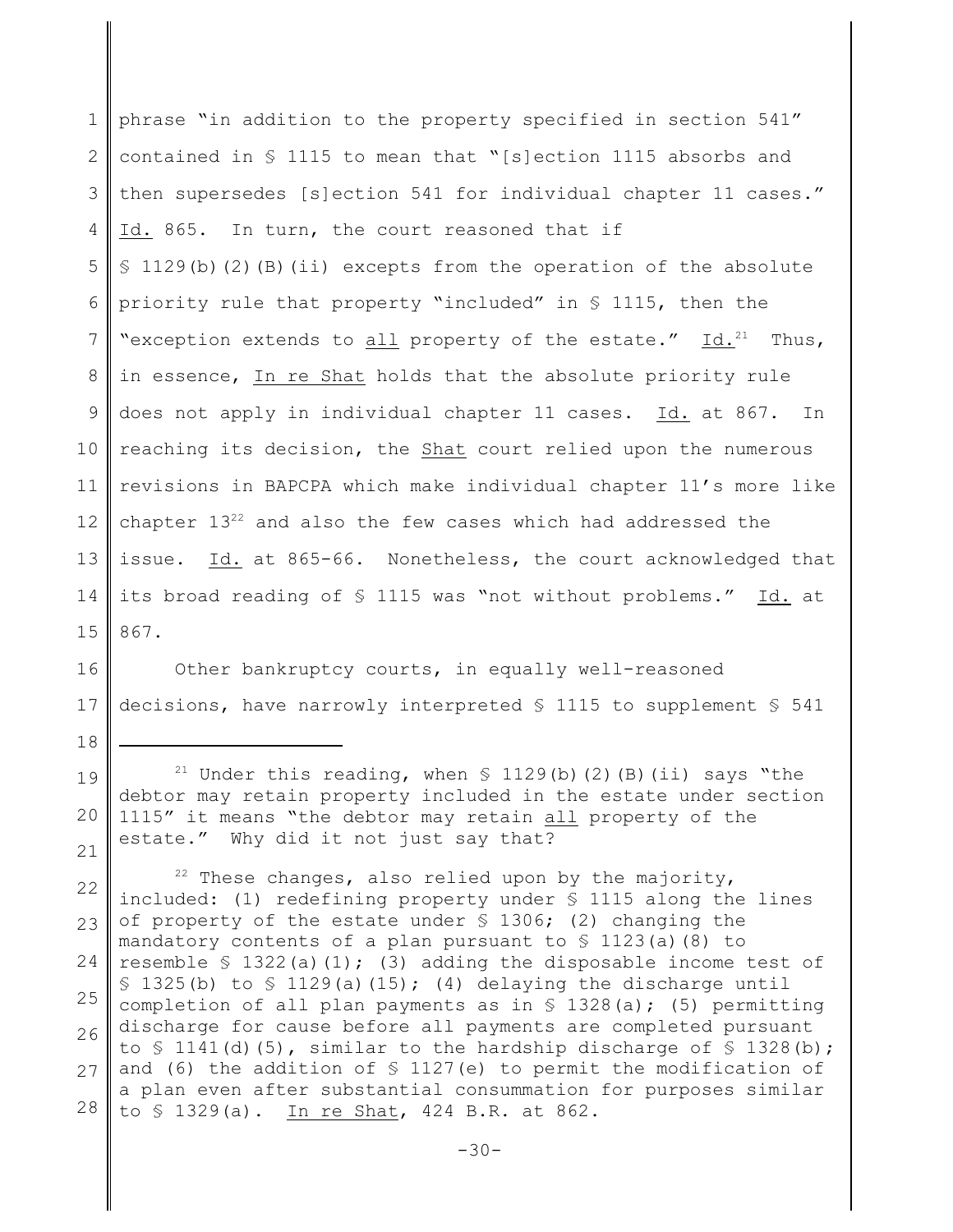1 2 3 4 5 6 7 8 9 10 by adding only the debtor's postpetition earnings and other property acquired after the commencement of the case. See In re Tucker, 2011 WL 5926757 (Bankr. D. Or. 2011); In re Borton, 2011 WL 5439285 (Bankr. D. Idaho 2011); In re Kamell, 451 B.R. 505; In re Karlovich, 456 B.R. 677 (Bankr. S.D. Cal. 2010); In re Gbadebo, 431 B.R. 222. Under the narrow view, the absolute priority rule still applies to individual chapter 11 debtors with respect to their prepetition property, but postpetition property is not subject to its strictures. Notably, the Panel mentions only one of these well-reasoned decisions.

11 12 13 14 15 16 17 18 19 20 Not surprisingly, Debtors and NACBA advocate adoption of the broad view and echo an analysis similar to that in In re Shat. My colleagues accepted those arguments, but I am not persuaded. Instead, I think numerous statutory interpretive tools favor the narrow construction camp. Even if in the end of my endeavor no clear answer emerges after application of these tools, then I ask a further question not addressed by the Panel: What purpose consistent with generally recognized policies would a broad reading of the relevant statutes serve? Nowhere does the Panel address the answer to that question.

21

#### **B.**

22 23 24 25 26 27 28 I start my analysis with a review of the basic statutory rules by which I am bound. If the statutory language is clear, I must apply it by its terms unless to do so would lead to absurd results. United States v. Ron Pair Enters., Inc., 489 U.S. 235, 241–42 (1989). I do not recite this tenet of statutory interpretation idly. Examining the language of a statute in the context in which it is used is always the

-31-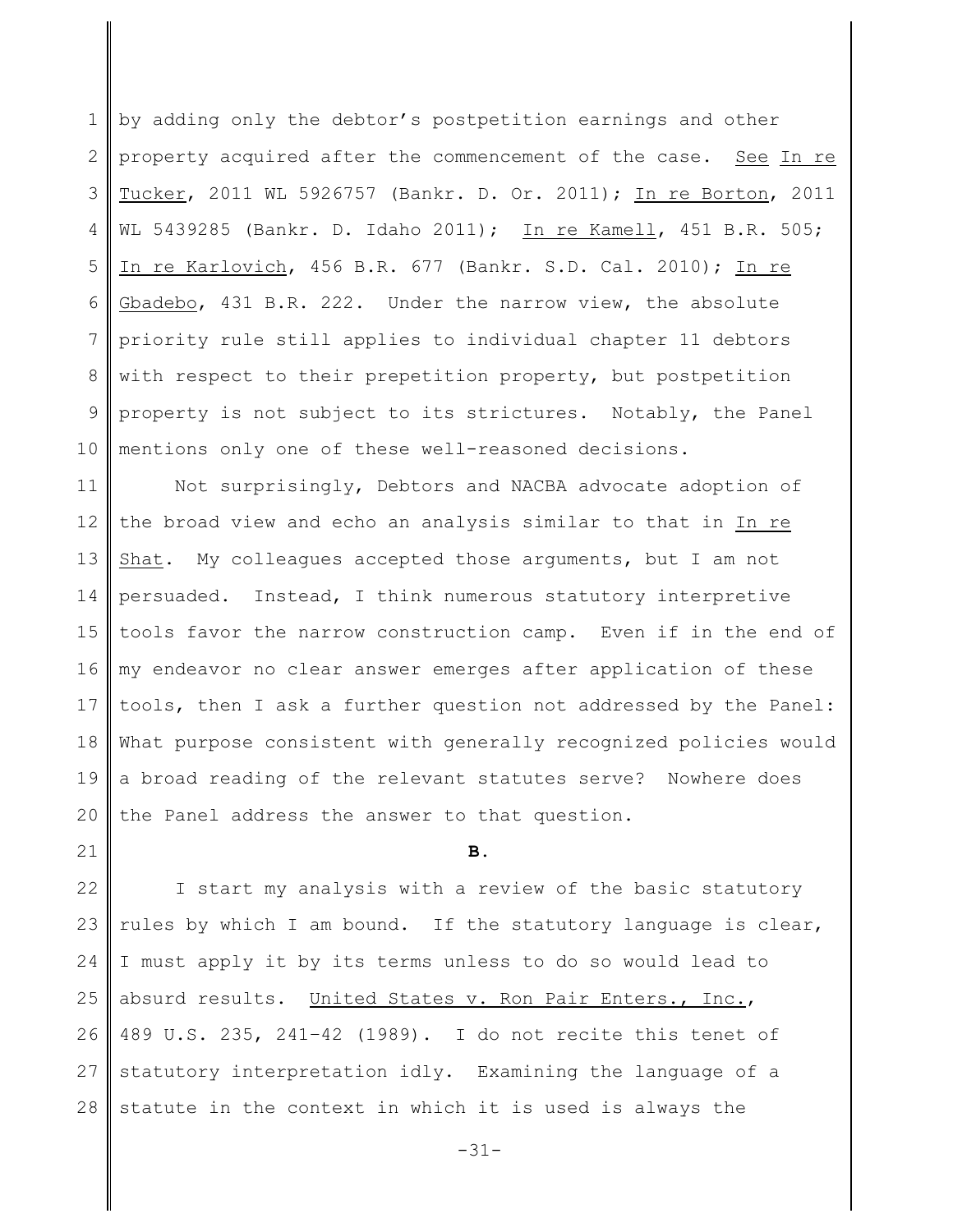1 starting point.

2 3 4 5 6 7 8 9 10 11 12 13 14 15 16 17 18 19 20 21 22 23 24 25 In addition, I am instructed to construe a statute, if possible, so that "no clause, sentence or word" is rendered "superfluous, void, or insignificant." TRW Inc. v. Andrews, 534 U.S. 19, 31 (2001); see also, Conn. Nat'l Bank v. Germain, 503 U.S. 249, 253 (1992) ("[C]ourts should disfavor interpretations of statutes that render language superfluous."). Another basic tenet of statutory construction is that courts should interpret a law to avoid absurd or bizarre results. Demarest v. Manspeaker, 498 U.S. 184, 191 (1991) (applying statute's terms where the result was not "so bizarre that Congress could not have intended it"); Griffin v. Oceanic Contractors, Inc., 458 U.S. 564, 575 (1982) ("It is true that interpretations of a statute which would produce absurd results are to be avoided if alternative interpretations consistent with the legislative purpose are available."). Finally, I engage in statutory interpretation by taking a holistic approach that strives to implement the policies behind the enactment of BAPCPA and harmonize the provisions of the Code. See Drummond v. Wiegand (In re Wiegand), 386 B.R. 238, 241 (9th Cir. BAP 2008). Of course, underlying all these interpretive tools is the tenet that "aids to interpretation can be used only to resolve ambiguity and never to create it." 2A Norman J. Singer and J.D. Shambie Singer, Statutes and Statutory Construction § 46:4 (7th ed. 2007). Keeping this in mind, I now apply the rules.

26

27 28 There is no serious debate about whether § 1129(b)(2)(B)(ii) allows an individual chapter 11 debtor to

-32-

**C.**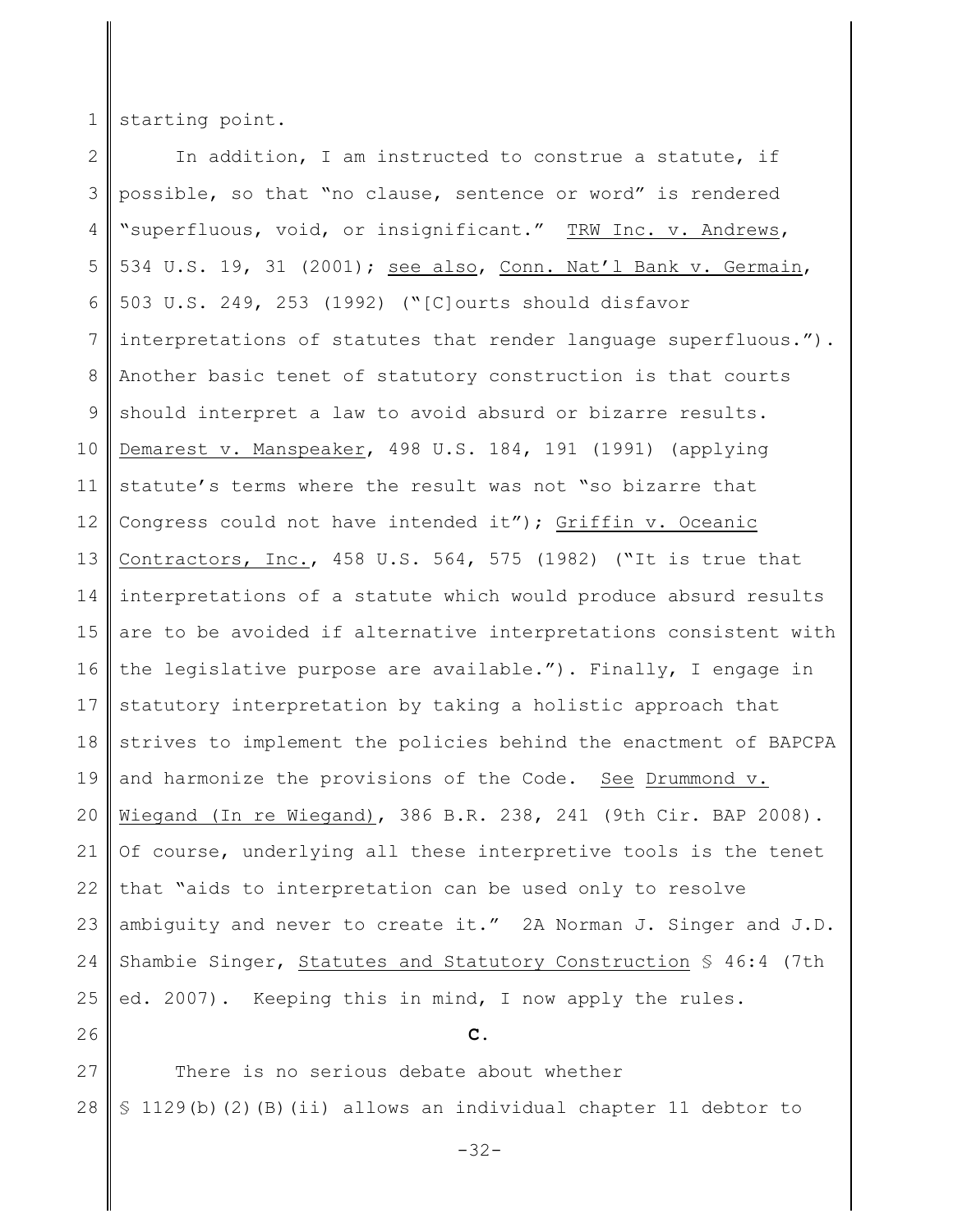1 2 3 4 5 6 7 retain some property without running afoul of the absolute priority rule. The definition of that property is "included" in § 1115. The Panel contends that the word "included" is not a word of limitation under the Code and that, to treat it as such, the statute would read a different way than drafted; i.e., "included, except for property set out in Section 541." I cannot adopt this strained reading of the word "included."

8 9 10 11 12 13 14 15 16 17 18 19 20 21 22 23 24 25 The Panel loses sight that words have different meanings in different contexts. It is a well-established canon of statutory construction that when the word "includes" or "including" is followed by a list of examples, those examples are considered illustrative rather than exhaustive. See Vermejo Park Corp. v. Kaiser Coal Corp. (In re Kaiser Steel Corp.), 998 F.2d 783, 788 (10th Cir. 1993) (holding that the word "including" after "party in interest" in § 1109(b) indicates that the list of examples is not exhaustive of possible parties in interest); In re Adams, 275 B.R. 274, 281 (N.D. Ill. 2002) (stating that § 503(b) is a nonexclusive list of six categories of administrative claims). Thus, the "not a term of limitation" context. Here, however, the statutory use of the word "included" is not used as the preface for representative or illustrative examples. Rather, the property "included" in the estate requires further inquiry by its cross reference to § 1115 (not § 541). As a result, I believe the word "included" in  $S$  1129(b)(2)(B)(ii) means that property "added to" the estate under § 1115.

26 27 28 My conclusion is consistent with my view of what § 1115 accomplishes. The introductory phrase of § 1115 states that "property of the estate includes, in addition to the property

-33-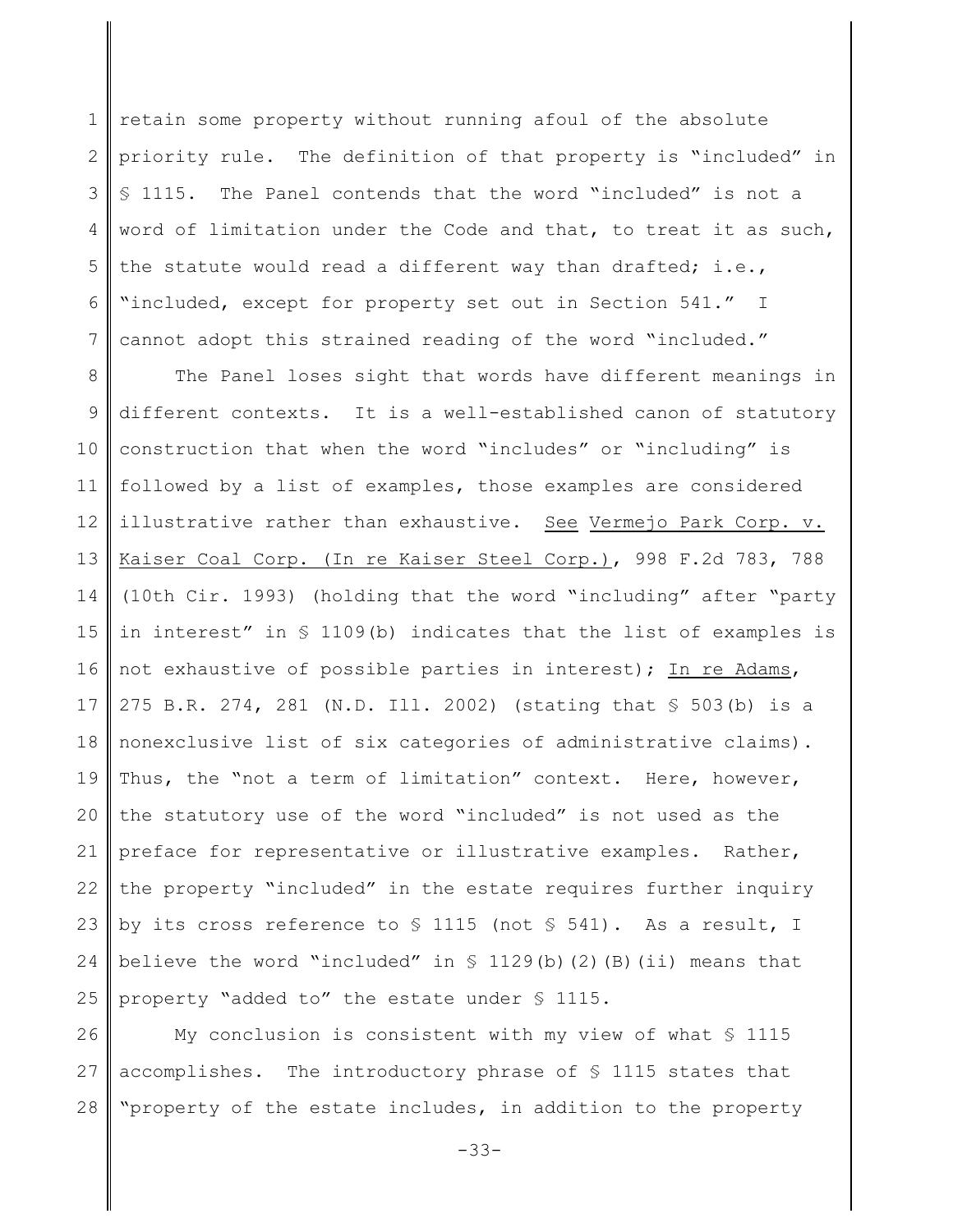1 2 3 4 5 6 7 8 9 10 11 12 specified in  $S$  541 . . . ." My interpretation of the word "includes" here is derived from the fact that property of the estate is already defined in § 541. Section 1115(a) brings into the estate a debtor's postpetition property expressly excluded by  $\S$  541. See  $\S$  541(a)(6) (carving out post-petition earnings from services performed by an individual debtor after the commencement of the case) and  $\S$  541(a)(7) (making property of the estate any interest in property that the estate (not the debtor) acquires after the case). Therefore, Congress intended to add, or "include," the postpetition property to the individual chapter 11 debtor's estate in § 1115, in order to expand the estate.

13 14 15 16 17 18 19 20 This reading is compatible with the phrase "in addition to the property specified in section 541," which is not ambiguous. The ordinary meaning of "in addition to" is "a part added" or "besides". Merriam-Webster's Dictionary, http://merriamwebster.com; see also Oxford English Dictionary, http://oxforddictionaries.com ("the action or process of adding something to something else"). Accordingly, for these reasons, I believe that §§ 1129(b)(2)(B)(ii) and 1115 are most naturally

21 22 23 24 25 26 27 28 understood to add to the property already defined in § 541 the property which the debtor acquires postpetition. See In re Kamell, 451 B.R. at 512 ("[T]he careful reference in  $$1129(b)(2)(B)(ii)$  to only  $$1115$  and not to  $$541$  preserves the distinction between existing assets and those acquired post-petition because of the way § 1115 is worded (which clearly makes post-petition earnings and acquisitions an addition to § 541 property).").

-34-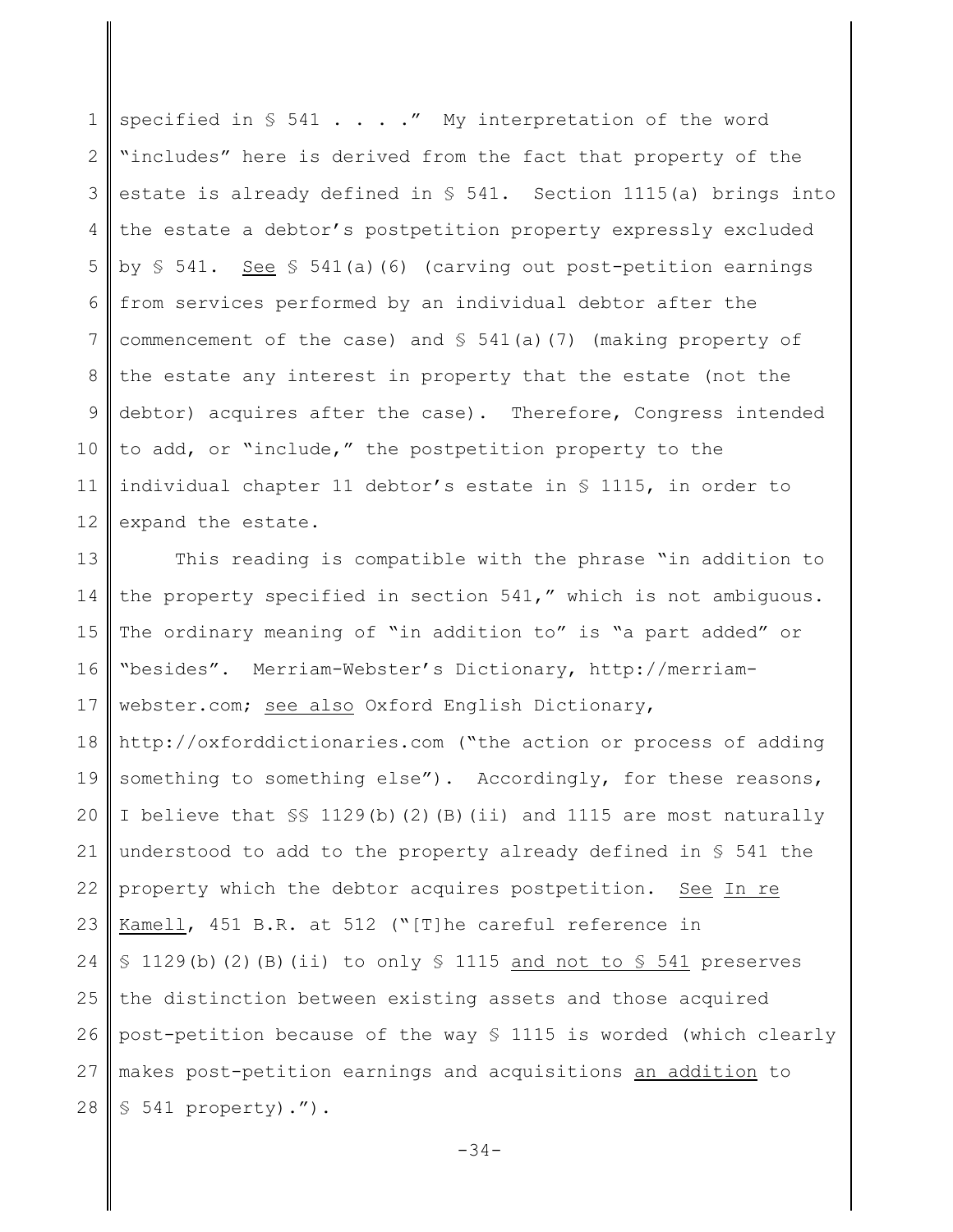1 2 3 4 5 6 7 8 9 10 11 12 13 14 In statutory construction endeavors, I am also guided by the rule that, where possible, I must avoid rendering any parts superfluous. TRW Inc. v. Andrews, 534 U.S. at 31. The broad construction the Panel advocates causes parts of the Code to become superfluous. For example,  $\S$  103(a) makes  $\S$  541, which states that an estate is created upon the filing of a petition, applicable in chapter 11 cases. Section 103(a) was not amended by BAPCPA. But the broad view makes § 103(a) inapplicable in individual chapter 11's. See In re Stephens, 445 B.R. 816, 820–21 (Bankr. S.D. Tex. 2011); In re Gelin, 437 B.R. 435, 442 (Bankr. M.D. Fla. 2010) (stating that since neither § 103(a) nor § 541 was amended by BAPCPA, "there is no reason for § 1115 to 'absorb' and 'supersede' § 541 to define property of the estate for individual chapter 11 cases.").

15 16 17 18 19 20 21 22 23 24 25 In short, by interpreting § 1115 to add only postpetition property to the individual chapter 11 debtor's estate, I avoid a construction which creates superfluous language and preserve the distinctions between prepetition property which becomes property of the estate under § 541 and postpetition property which becomes property of the estate under § 1115. These distinctions, which are mainstays of bankruptcy law, make it unlikely that Congress meant for § 1115 to "absorb" and "supersede" § 541. See In re Borton, 2011 WL 5439285, at \*4 (finding that § 1115 "supplements § 541, but it does not supplant or subsume  $\frac{1}{5}$  541").<sup>23</sup>

27 28 <sup>23</sup> This interpretation of  $\frac{1}{2}$  1115 is consistent with one circuit court's view of what the companion chapter 13 provision, (continued...)

26

-35-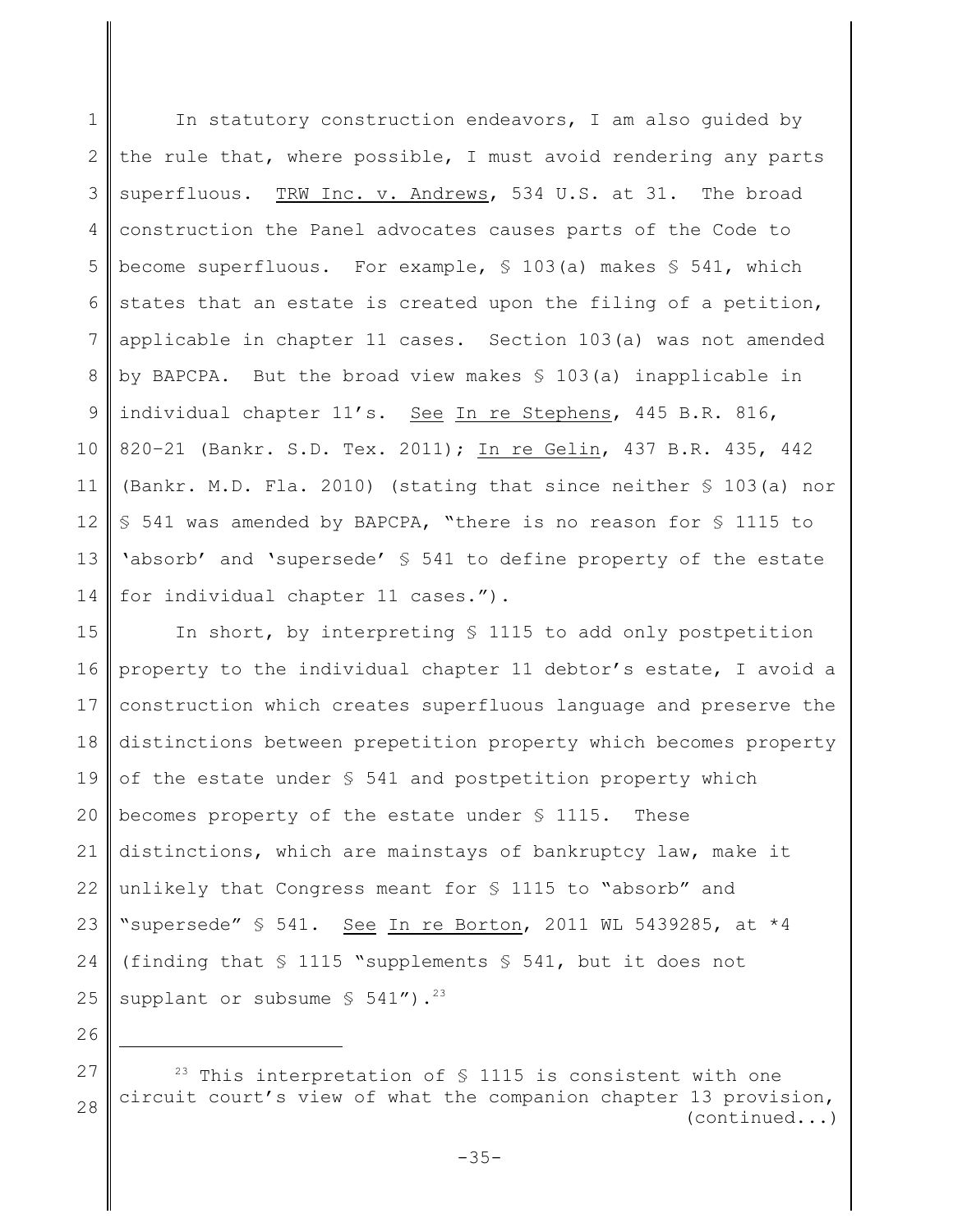1 2 3 4 5 6 7 8 9 10 11 12 13 14 15 16 17 18 19 20 21 22 23 24 25 26 27 28  $23$  (...continued) § 1306, means to a chapter 13 estate. In In re Seafort, F.3d. , 2012 WL 469723,  $*4$  (6th Cir. 2012), the court found that "section 1306(a) expressly incorporates section 541. Read together, § 541 fixes property of the estate as of the date of filing, while § 1306 adds to the 'property of the estate' property interests which arise post-petition." (Emphasis added).  $24$  This section provides in relevant part that "with respect to a class of unsecured claims--(i) the plan provides that each holder of a claim of such class receive or retain on account of such claim property of a value, as of the effective date of the plan, equal to the allowed amount of such claim[.]"  $25$  Section 1129(a)(15)(B) provides: (continued...) -36- There are other textual difficulties with the broad view. For example, an adoption of the broad view likely eliminates § 1129(b)(2)(B)(i),  $24$  if not renders it an absurdity. The 'broad view' necessarily eliminates subsection (B)(i) as well, even though none of its language was amended in BAPCPA, because otherwise the statute would express a nonsensical and harsh alternative in (B)(i) to a much more lenient if not entirely inapplicable subsection (B)(ii) which, in the 'broad view,' allows the individual debtor to keep all of his pre-petition property and all post-petition property not already dealt with at  $\frac{1}{29(a)}(15)$ . This is another reason the court doubts the 'broad view,' because it makes subsections  $(B)(i)$  and  $(B)(ii)$ , expressed as alternatives, into an absurdity. Since the BAPCPA language referencing individuals is only included in alternative  $(B)$  (ii),  $(B)$  (i) remains there as a nullity respecting individuals in the 'broad view.' In re Kamell, 451 B.R. at 508 n.3. In their result-driven approach, my colleagues do not address any of these problems. **D.** I also disagree with the Panel's statement that "Congress affirmatively amended the law so that  $\frac{129}{a}$  (15)(B)<sup>25</sup> would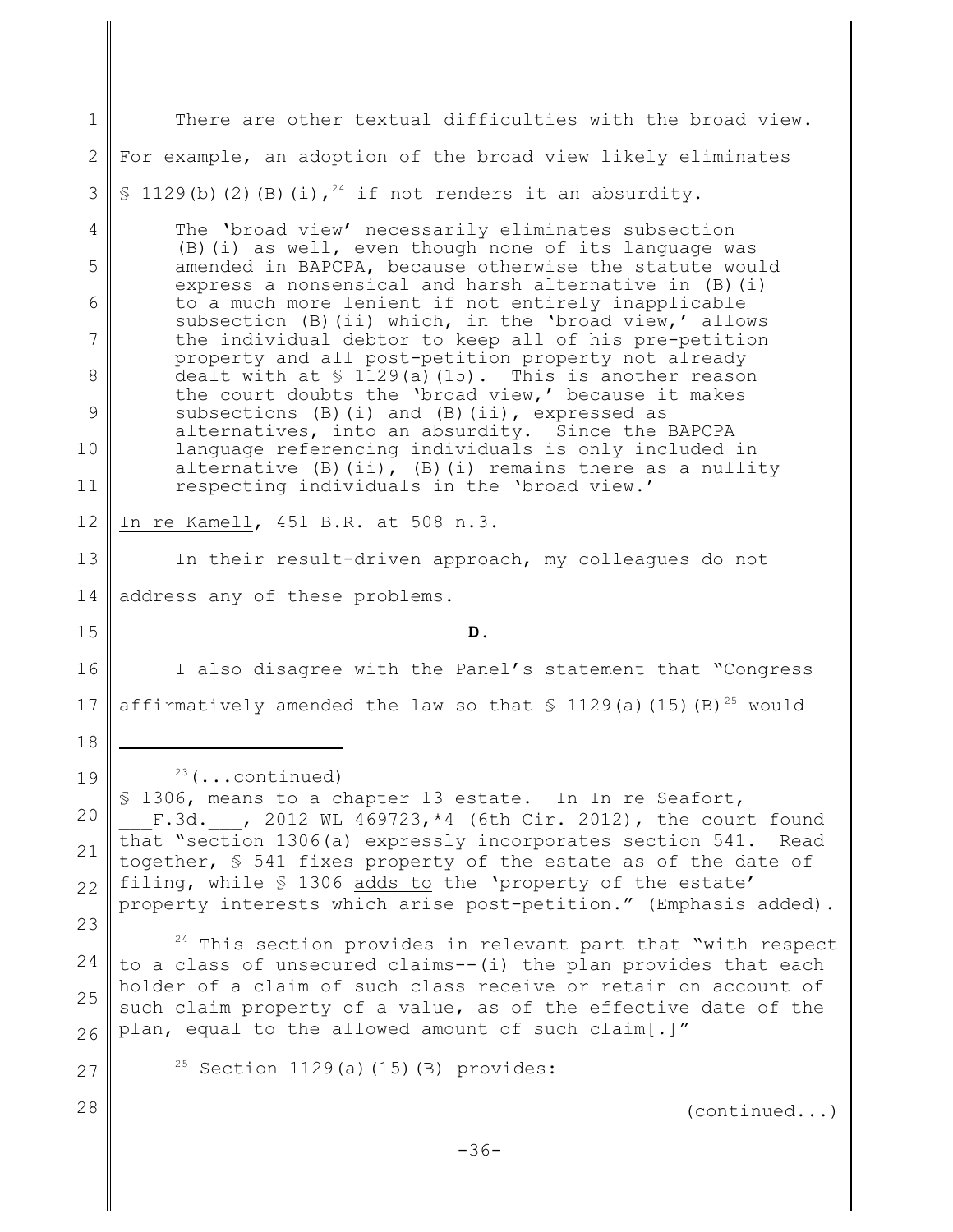1 2 3 4 5 6 7 8 9 10 11 12 13 14 trump § 1129(b)(2)(B)(ii) in individual debtor cases." Notably, the Panel reached this conclusion without explaining how. The Panel overlooks that  $\frac{129}{a}$ (a)(15) is only triggered when the holder of an allowed unsecured claim objects to confirmation of the plan. An objection is clearly different than a vote under the Code. For this reason, I part company with the Panel's critique of the "so-called" procedural anomaly created by the broad view as stated in In re Gbadebo, 431 B.R. at 230 (stating that "[i]f the plan proposes to pay [a creditor] anything, the debtor is required to send them a ballot. Yet, [under the broad view], their vote can be ignored. This makes no sense."). It is quite possible that for one reason or another creditors may vote against a plan without filing an objection. In that event, the way I read the Code,  $\frac{129}{a}(a)(15)$  would not come into play.

15 16 17 18 Moreover, under the narrow reading that I propose, an individual chapter 11 debtor would still retain property during the first five years of his or her plan. One recent decision contained the following illustration:

19

20

21

22

23

24

• A married couple files a joint Chapter 11 petition. • At confirmation the debtors are making two separate

 $25$  (...continued) In a case in which the debtor is an individual and in which the holder of an allowed unsecured claim objects to the confirmation of the plan — . . .

25 26 27 28 (B) the value of the property to be distributed under the plan is not less than the projected disposable income of the debtor (as defined in section 1325(b)(2)) to be received during the 5-year period beginning on the date that the first payment is due under the plan, or during the period for which the plan provides payments, whichever is longer.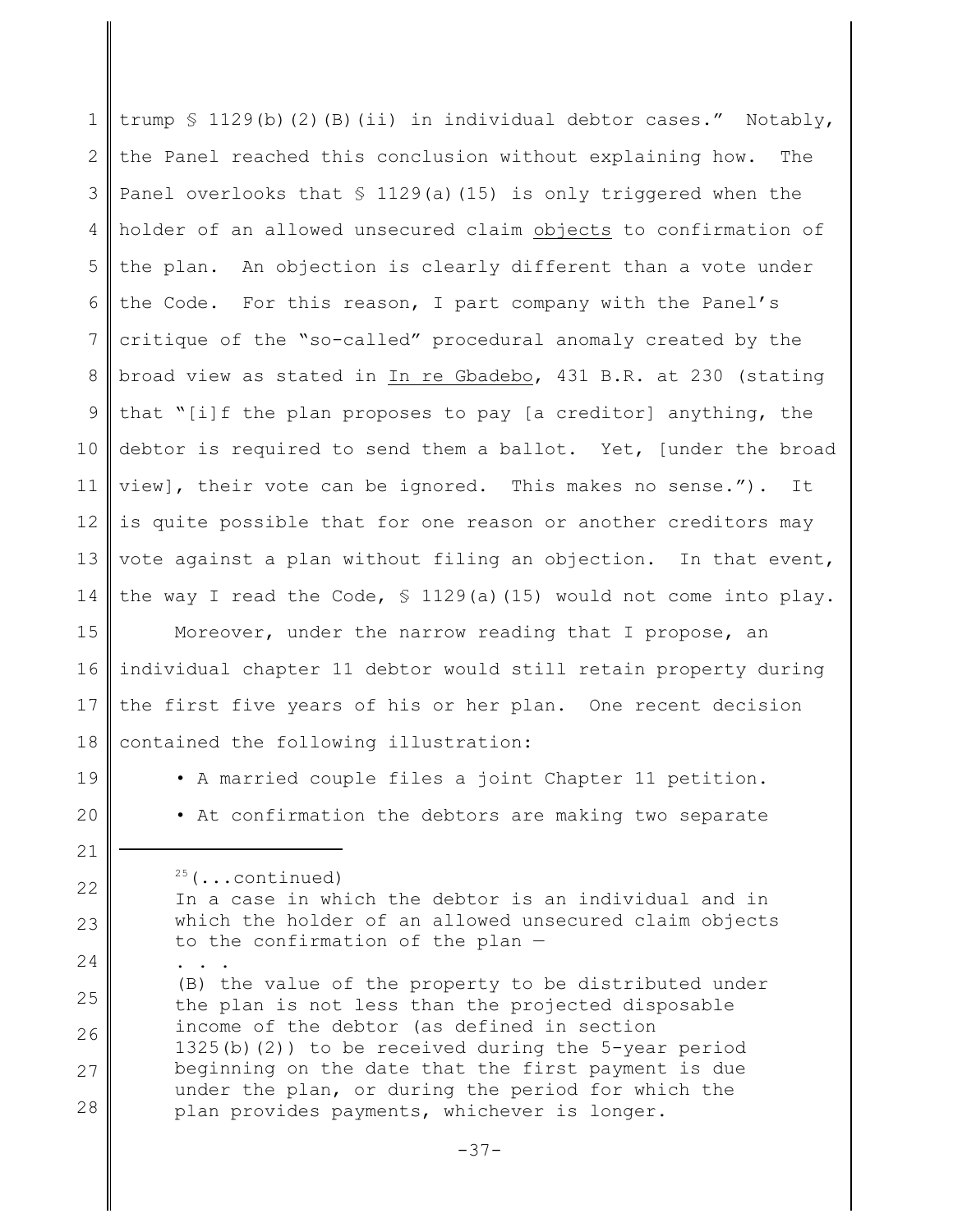\$700 monthly car payments to secured creditors. The plan is confirmed with the two car payments.

1

2

3

4

5

6

7

8

9

10

11

12

13

14

15

16

17

28

• One year into the plan, the debtors trade these cars for less expensive cars requiring payments of only \$400 per month each.

BAPCPA's  $\frac{129(b)}{2}$  (B)(ii)'s exception allows the debtors to retain the savings on the cars. Under  $\S$  1325(b)(2) as incorporated by  $\S$  1129(a)(15), the \$1,400.00 in car payments would have served to reduce the debtors' projected disposable income. Nevertheless, the trade-in of the cars would allow the debtors' actual disposable income to be supplemented by a \$600.00 per month saving without any corresponding increase in projected disposable income—which is determined as of the petition date. Over the remaining four years of the plan, the total amount retained by the debtors would be \$28,800. (The total savings per month is \$600 (\$300 for both cars). There are 48 months left in the first five years of the plan. Forty-eight times \$600 equals \$28,800.).

The debtors' actual income might increase during the plan as well—perhaps if one of the debtors received a raise or decided to work fifty hours per week instead of forty. Because debtors' projected disposable income, and monthly payments to secured creditors, were calculated based on circumstances at the beginning of the plan, the resulting difference is an amount the debtors may retain because of the exclusion contained in  $\S$  1129(b)(2)(B)(ii).

18 19 20 21 22 23 24 25 26 27 In re Lively, 2011 WL 6936363, at \*4-5 (Bankr. S.D. Tex. 2011). The Lively court recognized that a creditor could attempt to modify the plan under  $\frac{127}{e}$ , but noted that a court would not necessarily approve the modification for two reasons. "Regarding the trade-in, a modification would have the perverse result of punishing debtors for economizing. As to the example of a debtor deciding to work more hours, a debtor might return to the regular normal number of hours if the only result of the greater effort is an increased payout to creditors." Id. at n.10.

For these reasons, Congress could not have intended

-38-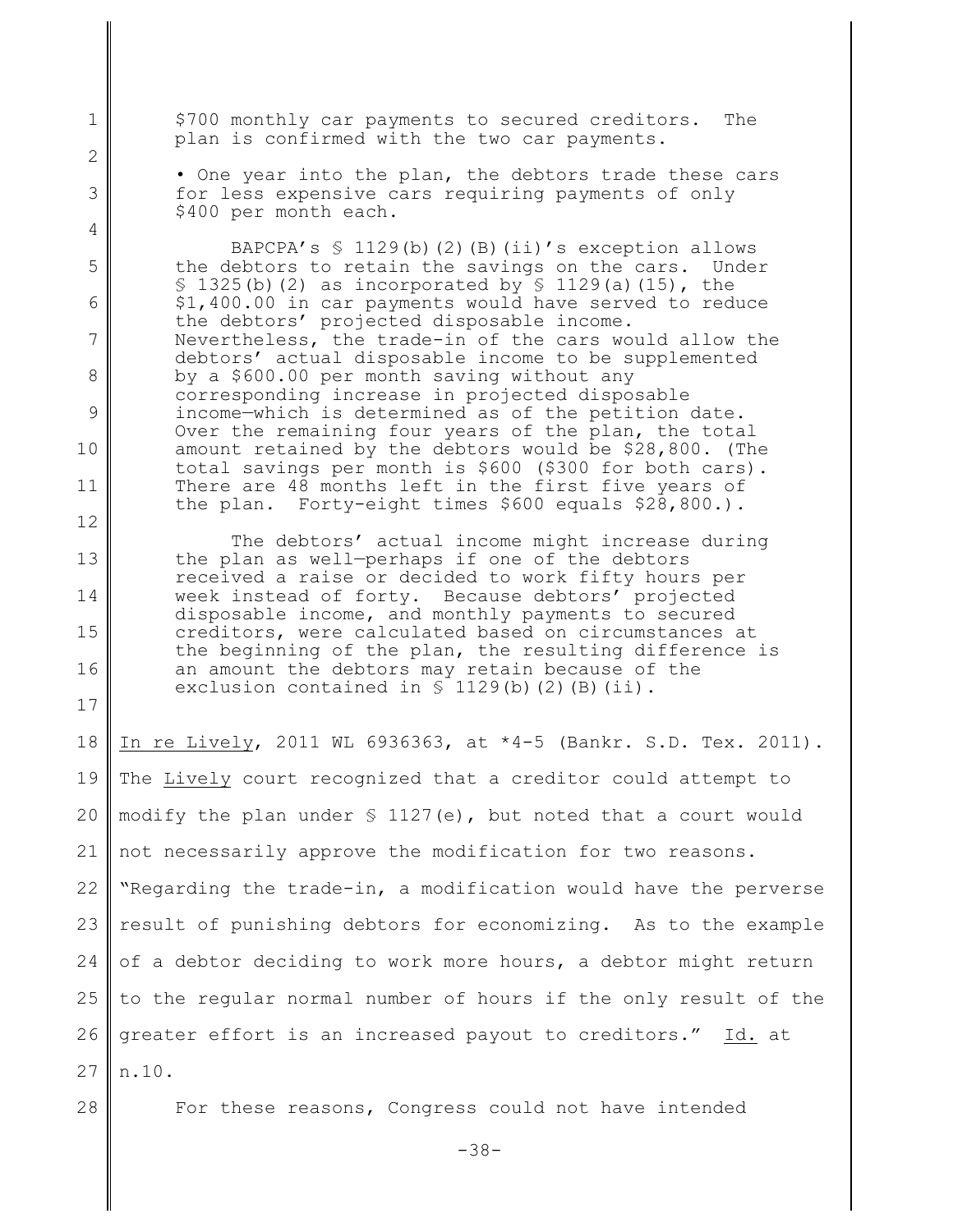§ 1129(a)(15) to replace the absolute priority rule with respect to an individual chapter 11 debtor's prepetition property.

#### **II.**

4 5 6 7 8 9 10 11 12 13 14 15 16 17 18 19 20 21 22 23 24 25 26 27 I also believe that the Panel has relied exclusively on what it perceives to be the literal meaning of the statutes while ignoring their purpose. I am not convinced that BAPCPA's amendments, which make some aspects of individual chapter 11 cases similar to chapter 13, translate into an abrogation of the absolute priority rule with respect to individual chapter 11 debtors. In the larger picture, this approach is demonstrably at odds with the policies behind the enactment of BAPCPA. As previously mentioned, the purpose behind BAPCPA was to have debtors pay more, not less. In re Kamell, 451 B.R. at 508 (citing In re Gbadebo, 431 B.R. at 229); In re Lindsey, 453 B.R. at 905. Furthermore, the broad view taken by the Panel destroys the careful balance between an individual chapter 11 debtor's interest in reorganizing and restructuring his or her debts and the creditors' interest in maximizing the value of the bankruptcy estate. Radloff, 501 U.S. at 163. Individual chapter 11 debtors are not simply chapter 13 debtors with larger debts. Rather, chapter 11 debtors, individuals or not, stay in possession of their property and enjoy all the rights and powers of a trustee. They are authorized to operate their business and can choose to extend their plan beyond five years. In exchange, the chapter 11 process does not leave unsecured creditors by the wayside by affording individual chapter 11 debtors the luxury to retain all pre and postpetition property at their expense.

28

1

2

3

The Panel begins its discussion by offering the history of

-39-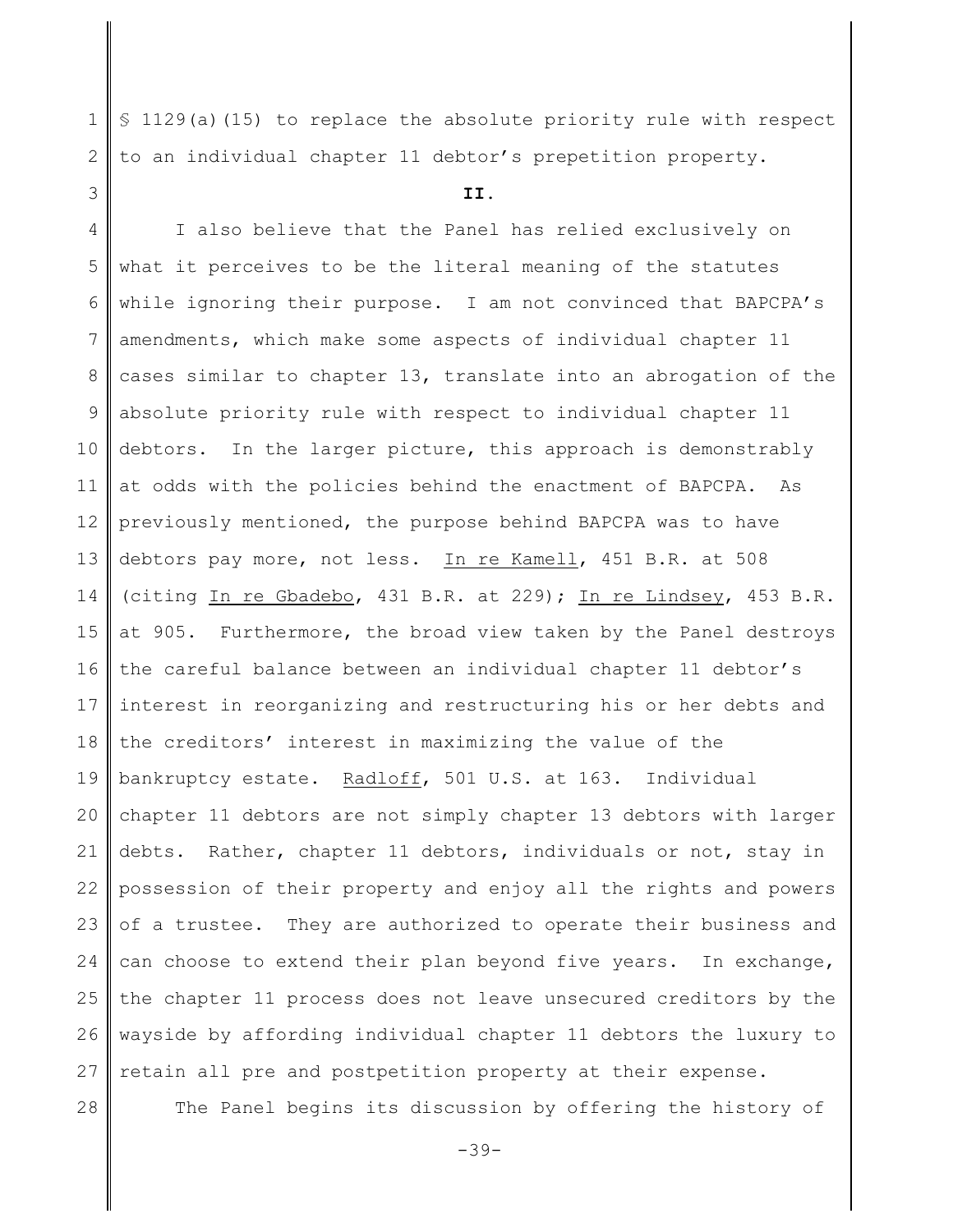1 2 3 4 5 6 7 8 9 10 11 12 13 14 15 16 17 18 the absolute priority rule which it traces back to 1913. Courts and bankruptcy practitioners alike appreciate this history and the evolution of the rule with its judicially created exceptions. I am also cognizant that the rule was traditionally applied to equity interests and that the rule's mission was to undermine corporate shareholders' advantages over unsecured creditors. However, an equity interest is nothing more than an ownership interest and individuals who own businesses, like the Friedmans in this case, file chapter 11 when they are over the debt limit for chapter 13. Individuals who own a business have the same opportunities as corporate shareholders to take advantage of unsecured creditors. Thus, I discern no good reason to depart from the absolute priority rule's traditional application. Finally, I am convinced that because the absolute priority rule has been embedded in bankruptcy jurisprudence and codified for many years, we should proceed cautiously when asked to recognize an exception from the rule that Congress has not clearly expressed.

19 20 21 22 23 24 25 26 27 28 Given the history of the absolute priority rule and its evolution, I ask what conceivable reason could Congress have had for silently writing into  $\frac{129(b)(2)(B)(ii)}{2}$  an abrogation of the absolute priority rule for individual chapter 11 debtors? The Panel answers this question by simply referring to amendments in BAPCPA which make individual chapter 11 cases similar to chapter 13. This, I submit, is not enough. "Statutory interpretation is not a game of blind man's bluff. Judges are free to consider statutory language in light of a statute's basic purposes." Dole Food Co. v. Patrickson, 538

 $-40-$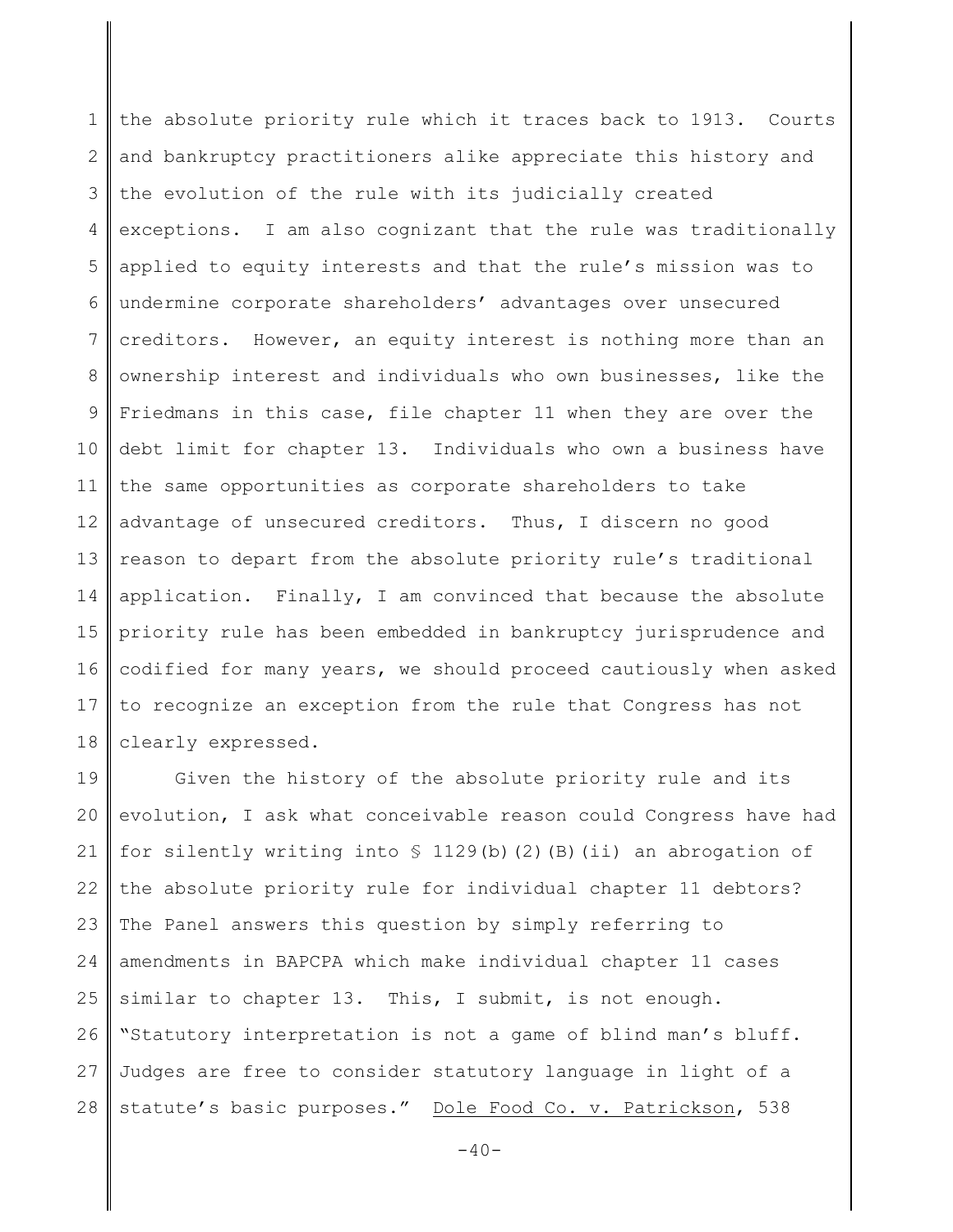1 2 3 4 5 U.S. 468, 484 (2003). It is the Panel's failure to consider the purpose behind BAPCPA and chapter 11 in general that has led it to construe the relevant statutes in a way that runs contrary to what Congress would have hoped for and expected by the amendments in BAPCPA.

#### **III.**

6

21

25

7 8 9 10 11 12 13 14 15 16 17 18 19 20 I finish by addressing the NACBA's argument that retention of the absolute priority rule makes it virtually impossible for sole proprietors, who are individual chapter 11 debtors, to confirm a plan of reorganization. I am not convinced that application of the rule makes it "impossible" for sole proprietors to confirm their plans. Plan acceptance may occur through a variety of tools used by chapter 11 debtors prior to the enactment of BAPCPA: they may negotiate a consensual plan,  $26$ pay higher dividends, pay dissenting classes in full, or comply with the absolute priority rule by contributing prepetition property. In re Kamell, 451 B.R. at 512; In re Gbadebo, 431 B.R. at 229-30. Even so, I am not at liberty to read words into a statute simply because I perceive the existing words to lead to a harsh result.

**IV.**

22 23 24 Other than the arguments regarding the absolute priority rule, Debtors have not pointed out any additional errors relating to the conversion of their case. Thus, those arguments

26 27 28  $26$  NACBA ignores the very practical consideration that if plan failure results in conversion to chapter 7, the classes of unsecured and junior secured creditors often receive very little. These classes have traditionally been highly motivated to negotiate.